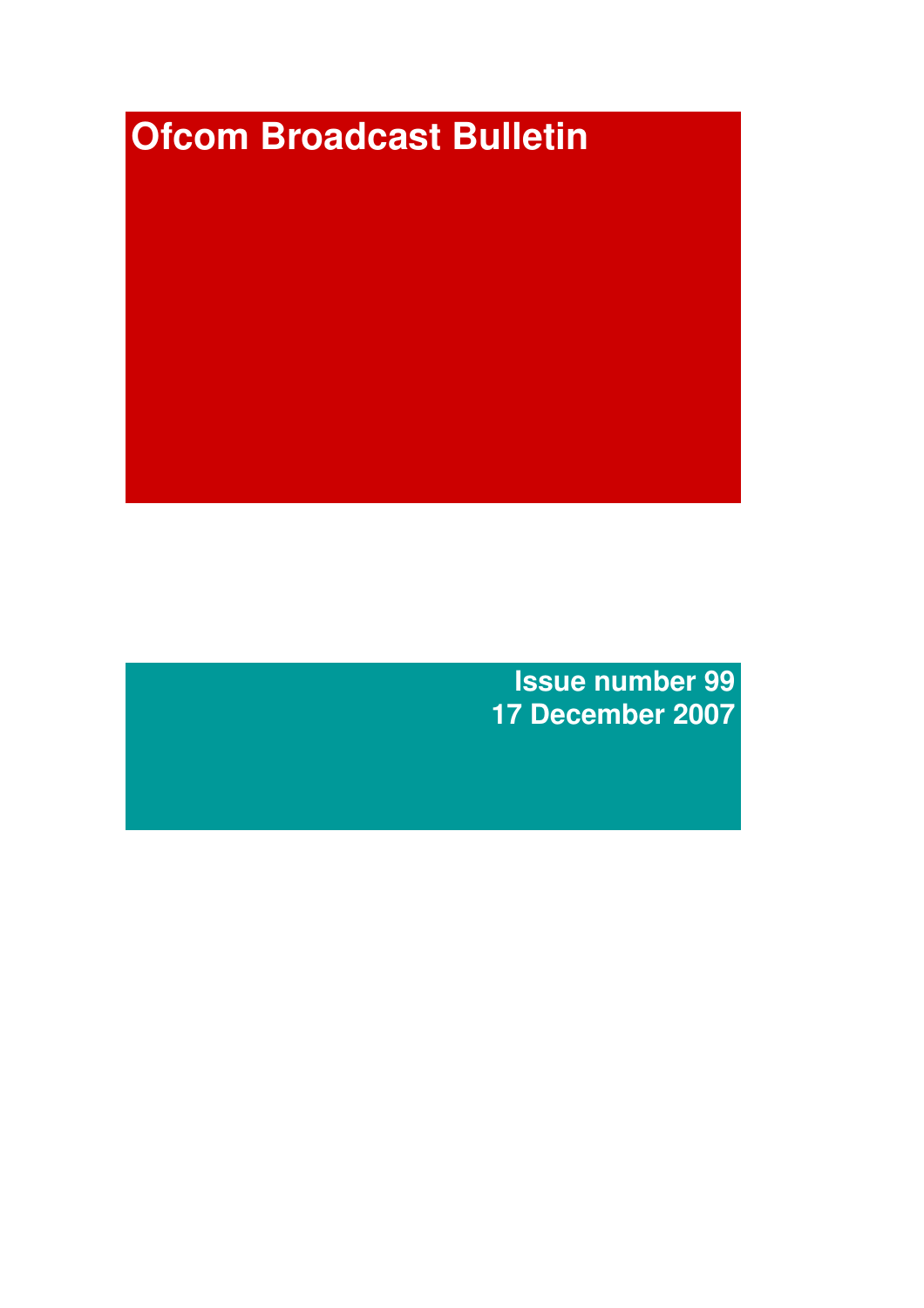# **Contents**

| Introduction                                                                                                                                                                 | 3              |
|------------------------------------------------------------------------------------------------------------------------------------------------------------------------------|----------------|
| <b>Standards cases</b>                                                                                                                                                       |                |
| <b>In Breach</b>                                                                                                                                                             |                |
| <b>Dangerous Sex Games</b><br>Bravo, 25 August 2007, 23:00                                                                                                                   | 4              |
| <b>The Great Big Quiz</b><br>iPlay, FTN, Living 2, Bravo 2, 8 April 2007, late night                                                                                         | $\overline{7}$ |
| <b>Rob Ellis</b><br>Galaxy 102FM, 8 September 2007, 14:30                                                                                                                    | 9              |
| <b>Casualty</b><br>BBC1, 8 September 2007, 20:25                                                                                                                             | 11             |
| Resolved                                                                                                                                                                     |                |
| <b>Ricky Hatton Live Press Conference</b><br>Sky Sports News, 20 September 2007, 11:00<br><b>Goals on Sunday</b><br>Sky Sports 1, 23 September 2007, 11:30                   | 13             |
| <b>Fairness &amp; Privacy cases</b>                                                                                                                                          |                |
| <b>Not Upheld</b>                                                                                                                                                            |                |
| Complaint by Mr John Fenty on behalf of<br><b>Grimsby Town Football Club</b><br>Various sports programmes, BBC Radio Humberside,<br>5, 12 and 26 August and 9 September 2006 | 16             |
| Complaint by Mr John Fenty on his own behalf<br>and on behalf of Grimsby Town Football Club<br>Sports programme, BBC Radio Humberside, 28 April 2007                         | 24             |
| Other programmes not in breach/outside remit                                                                                                                                 | 29             |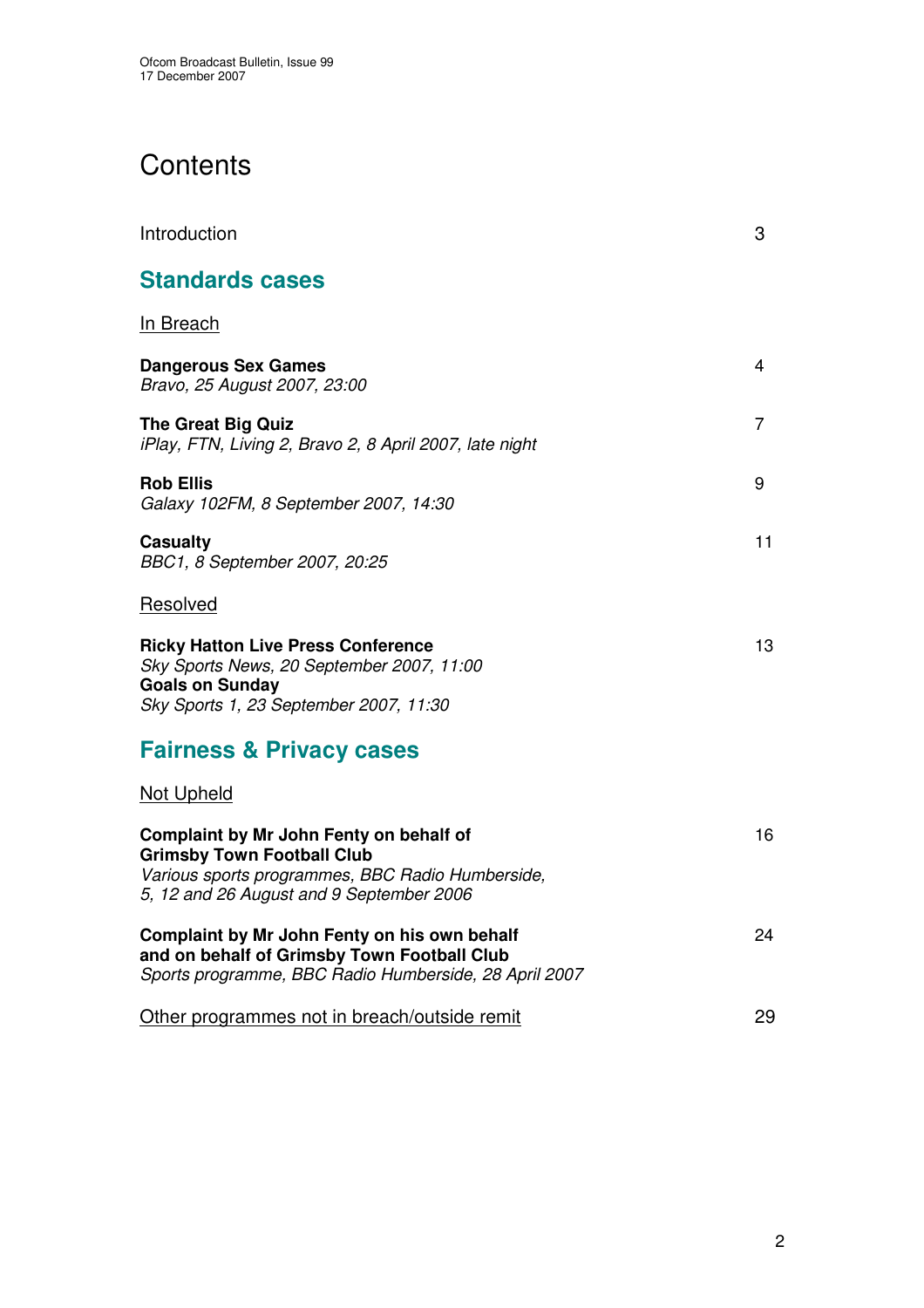# **Introduction**

Ofcom's Broadcasting Code ("the Code") took effect on 25 July 2005 (with the exception of Rule 10.17 which came into effect on 1 July 2005). This Code is used to assess the compliance of all programmes broadcast on or after 25 July 2005. The Broadcasting Code can be found at http://www.ofcom.org.uk/tv/ifi/codes/bcode/

The Rules on the Amount and Distribution of Advertising (RADA) apply to advertising issues within Ofcom's remit from 25 July 2005. The Rules can be found at http://www.ofcom.org.uk/tv/ifi/codes/advertising/#content

From time to time adjudications relating to advertising content may appear in the Bulletin in relation to areas of advertising regulation which remain with Ofcom (including the application of statutory sanctions by Ofcom).

It is Ofcom policy to state the full language used on air by broadcasters who are the subject of a complaint. Some of the language used in Ofcom Broadcast Bulletins may therefore cause offence.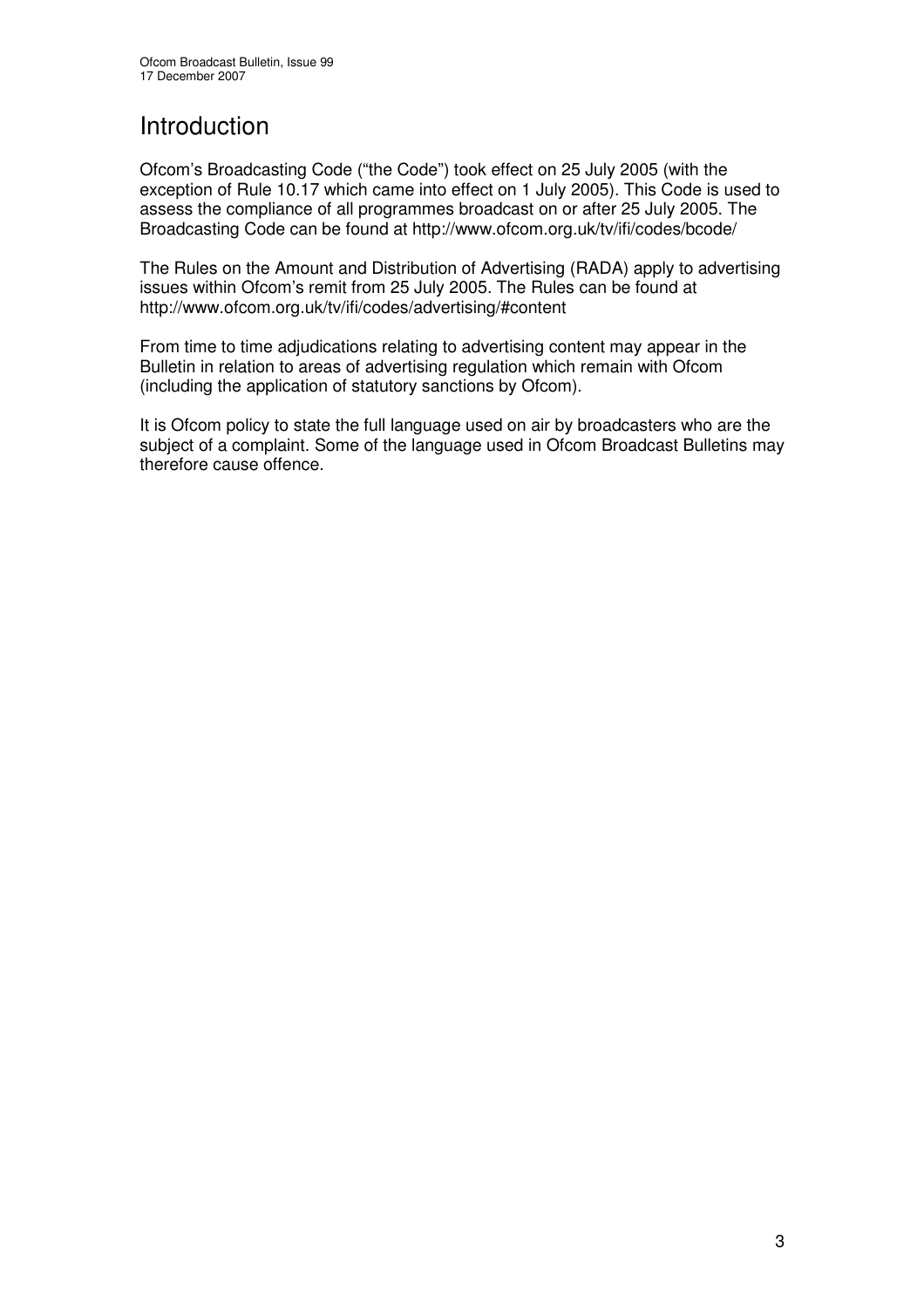# **Standards cases**

# **In Breach**

# **Dangerous Sex Games**

*Bravo, 25 August 2007, 23:00*

#### **Introduction**

Bravo is a channel in the entertainment sections of the Sky and Virgin Media electronic programme guide ('EPG') which broadcasts content aimed at men aged between 18 and 44 years of age.

Ofcom received a complaint about explicit sex and full female nudity in *Dangerous Sex Games,* a film broadcast on the channel.

Ofcom reviewed the content of the film and asked Virgin Media TV, which owns Bravo, to comment in relation to the following Code rules:

- Rule 1.24 which limits 'adult-sex material' to subscription channels that have appropriate protection measures in place to ensure viewers are over 18;
- Rule 2.1 generally accepted standards; and
- Rule 2.3 offensive material must be justified by the context.

#### **Response**

The broadcaster did not believe the content was equivalent to 'adult-sex' material. While Virgin Media TV acknowledged *Dangerous Sex Games* contained scenes of a sexual nature, it argued these were in the context of a plot and such scenes were not continuous throughout the film's hour and a half duration.

It said the material was an "erotic thriller" centred on a couple who had been invited to spend the weekend at a friend's house, where the host set up an erotic game called 'The Case of the Bloody Knife'. As the game unfolded, the friends found themselves attracted to other players and "erotic alliances" evolved. Virgin Media TV believed the sex scenes did not mean the programme should have been encrypted as it judged these scenes were not explicit or sustained.

Virgin Media TV said the film had been viewed prior to transmission by an experienced compliance executive who felt that no cuts or blurring were necessary to make the content suitable for broadcast. It said that while there was "little ambiguity" as to the adult nature of the sex scenes, the footage employed specific camera angles to avoid gratuitously explicit sexual interplay between the actors. The broadcaster therefore considered the film was not 'hardcore' but rather 'erotica', a genre it felt UK audiences were familiar with.

The broadcaster said the channel had become sufficiently well-established for viewers to be generally aware of the adult nature of its late-evening schedule. It noted that in the past year it broadcast two series of *Porn Week*, a reality show following the adult film industry, and *Laid Bare* and *Sexarama*, both of which it said were magazine programmes looking at sexual activities abroad. It added that the 23:00 slot had been used to broadcast a Playboy erotic film each Sunday from 8 July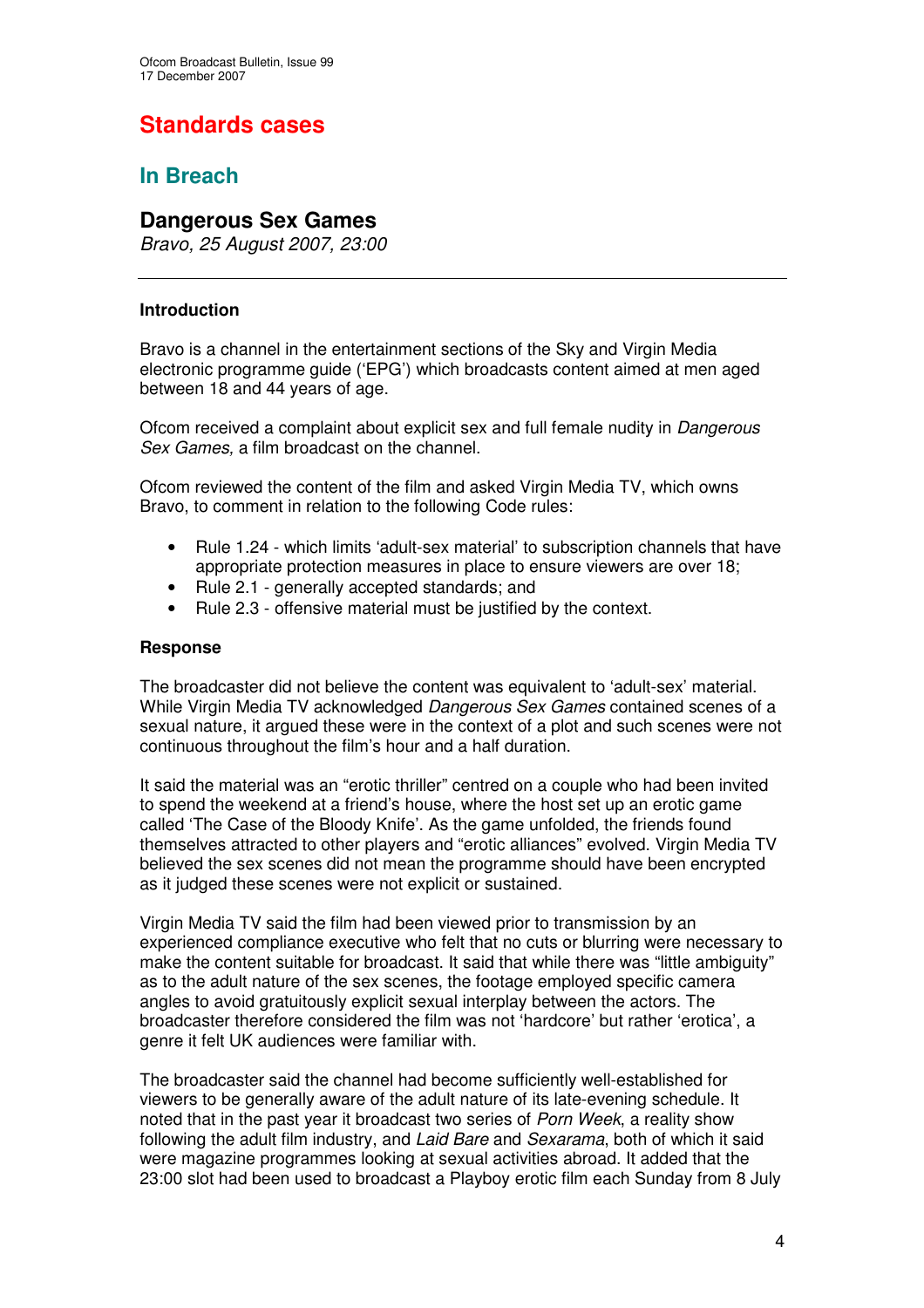2007, and this timeslot had been previously occupied by *Porn Week*. Given these facts, and that Virgin Media TV said that a warning was given prior to the film which stated it contained strong scenes of a sexual nature from the start, the broadcaster believed there was sufficient context to justify showing the film.

## **Decision**

Under the Code, content classified as 'adult-sex' material can be broadcast only under encryption (Rule 1.24) with appropriate protection mechanisms in place. Ofcom's guidance on this Rule states that in deciding whether content is 'adult-sex' material Ofcom is guided by the definitions used by the British Board of Film Classification ("BBFC") and its reference to 'sex works'. The BBFC defines a 'sexwork' as "works…whose primary purpose is sexual arousal or stimulation".

Taking all the relevant factors into account, Ofcom has concluded that the material complained of was 'adult-sex' material as defined under the Code. We noted that the total duration of *Dangerous Sex Games* was approximately 90 minutes, of which around 30 minutes Ofcom assessed to consist of 'narrative' material linked to the plot. About 60 minutes of the material was dedicated to scenes of a sexual nature. While these scenes included some dialogue, their focus was predominantly the depiction of sexual activity.

The sexual scenes themselves showed naked actors – although genitalia were not seen – engaged in what appeared to be various sexual activities including oral sex, vaginal penetration and masturbation. The focus of the camera was on the actors' bodies throughout. Taking into account all the circumstances (including the style and focus of the camerawork on the actors' bodies, the considerable duration of the sex scenes, and the clear predominance of sex scenes compared to narrative scenes), the primary purpose of the film appeared to be the sexual arousal/stimulation of the audience. The content overall amounted in Ofcom's view to a series of strong and prolonged sex scenes joined together by limited narrative. Material of this nature should only be broadcast under encryption.

On 26 March 2007, Ofcom recorded a breach of Rule 1.24 (see Broadcast Bulletin 81) relating to *The Extreme Truth*, broadcast on Men & Motors). In this published finding, Ofcom made clear that broadcasters must differentiate between programmes that contain explicit sexual material which is exceptionally justified by the context of the programme and material whose primary purpose appears to be sexual arousal. In this case, we judged that *Dangerous Sex Games* was 'adult-sex' material and its broadcast on Bravo was therefore in breach of Rule 1.24 of the Code.

We also concluded that the inclusion of such material on a channel situated in the general entertainment section of the EPG went beyond the generally accepted standards required by Rules 2.1 and 2.3 to be applied to the contents of such a channel. We recognise that Bravo is aimed at an adult male audience - and broadcasts programmes to attract that audience. Ofcom also acknowledges the film was broadcast late in the evening and preceded by an announcement which indicated the sexual content of the broadcast. However, this material was so strong as to be 'adult-sex' material. As a result it cannot be justified by the context – for example by means of information about content provided to viewers. 'Adult-sex' material should not be broadcast unless all the required protection mechanisms have been put in place. As Bravo is an unencrypted channel, this material should not have been broadcast at *any* time on the channel.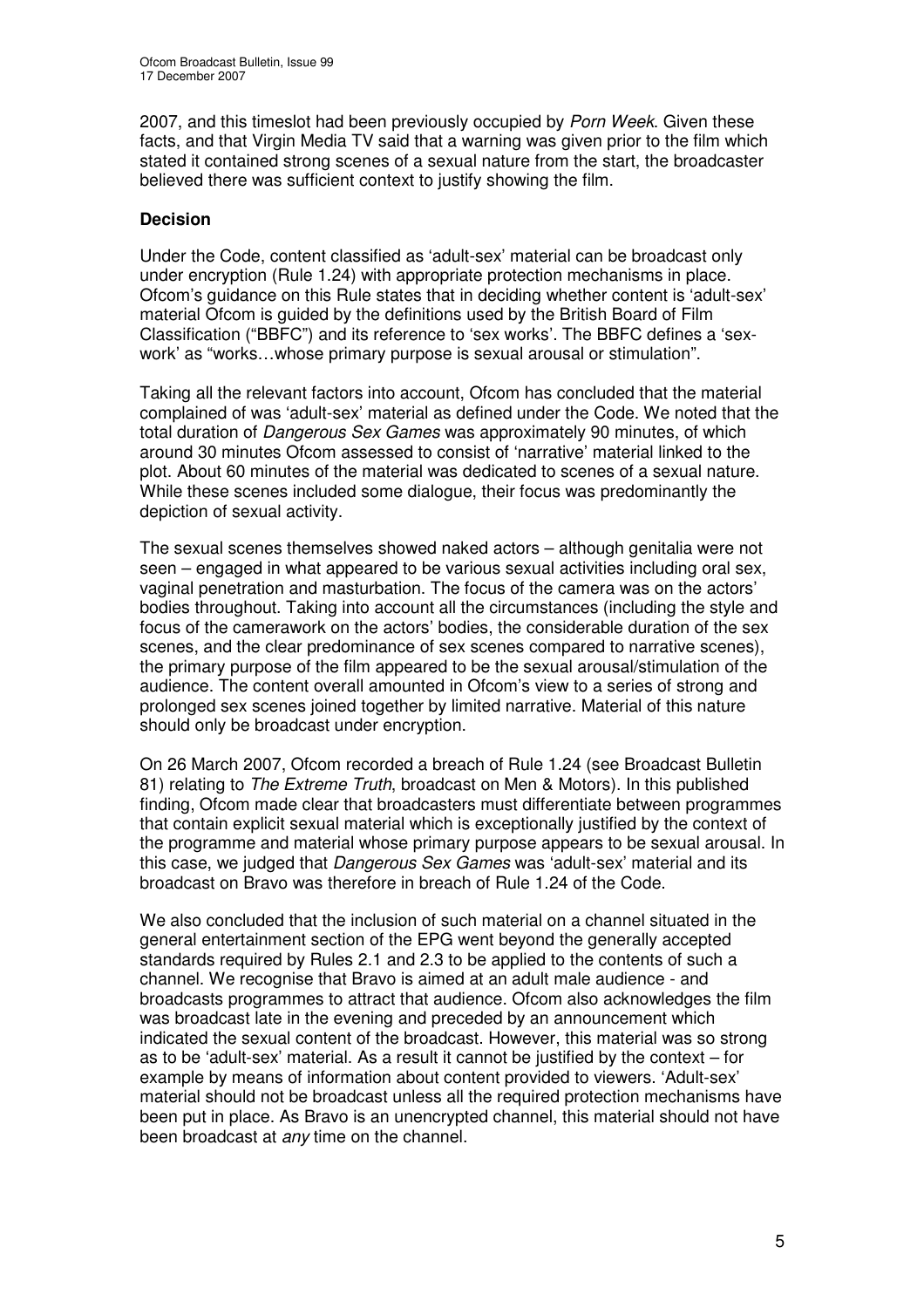Due to the serious nature of this breach, Ofcom considered whether the matter should be referred to the Content Sanctions Committee for consideration of a statutory sanction. However, taking into account all the circumstances including the fact that this is the first time Bravo has breached the Code for the transmission of adult content, Ofcom decided not to take further regulatory action on this occasion.

#### **Breach of Rules 1.24, 2.1, 2.3**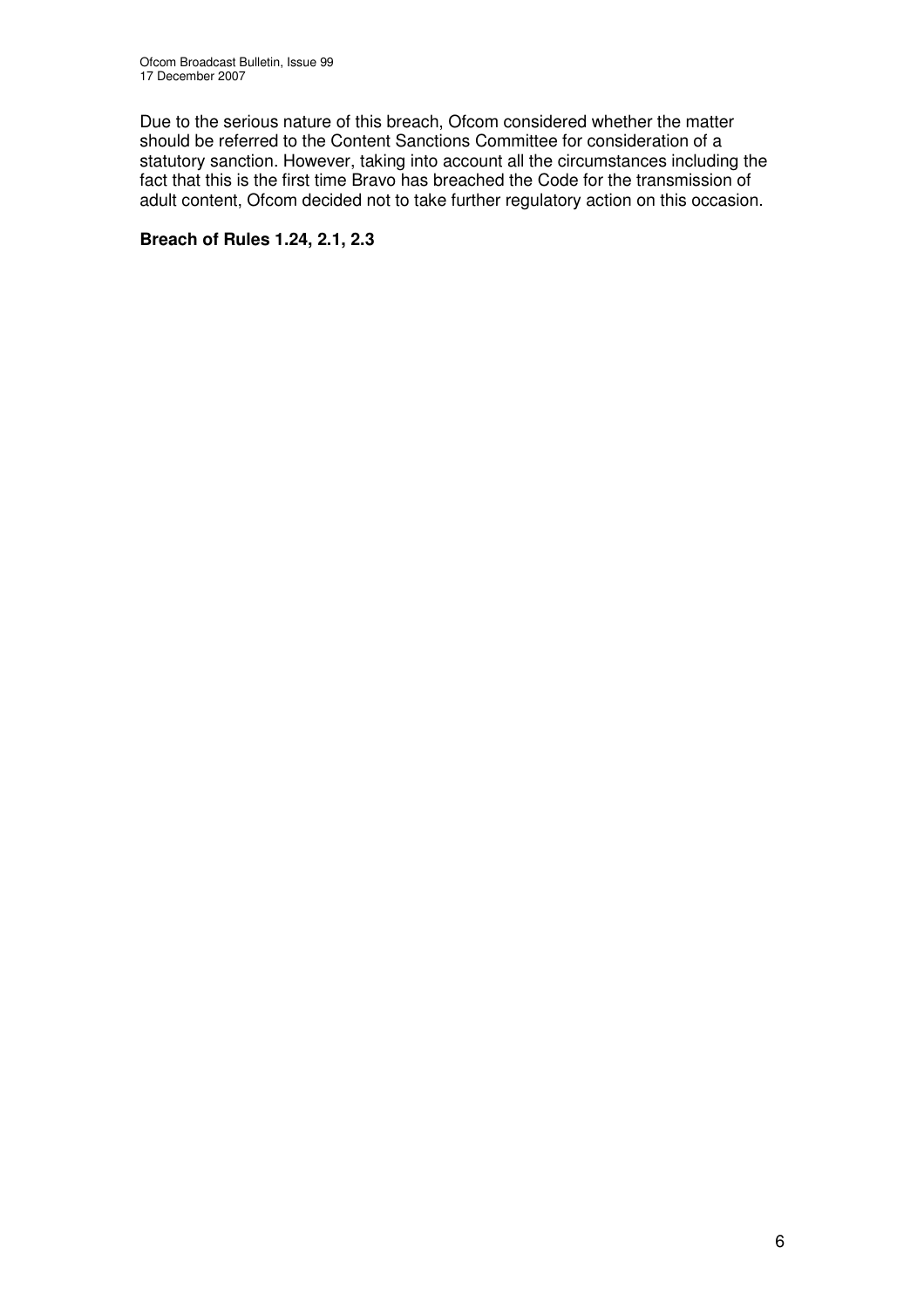# **The Great Big Quiz**

*iPlay TV/Play to Win TV Ltd and simulcast on FTN, Living 2, Bravo 2 (Virgin Media TV), 8 April 2007, late night*

## **Introduction**

*The Great Big Quiz*, transmitted between 2 April and 3 May 2007, was a Call TV quiz programme produced by Play to Win TV Ltd (which has since ceased trading) and broadcast on iPlay TV, a dedicated Call TV quiz channel which broadcast on the Sky Digital platform (EPG 840). It was also transmitted simultaneously on FTN, Living 2 and Bravo 2 (channels owned and operated by Virgin Media TV).

The programme's content consisted of quizzes and puzzles and viewers were invited to call in with their answers by the presenter(s). The cost of the telephone calls, which were charged at premium rate, was displayed on-screen.

On 10 April 2007, Play to Win TV Ltd contacted Ofcom and informed it that it had broadcast an incorrect puzzle on Sunday 8 April 2007. It said that on the evening of Friday 6 April 2007 a number puzzle which had the answer "444" was transmitted correctly. However it said that due to an internal systems error on Sunday 8 April 2007, the same puzzle was mistakenly repeated which meant it corresponded in the computer system with an entirely different (and therefore incorrect) answer. This meant that the correct answer in the system for that particular puzzle was not recognised. As a consequence, four callers gave the right answer to the puzzle on screen, but were wrongly informed by the programme's presenter that their answer was incorrect.

## **Response**

#### iPlay TV/Play to Win TV

iPlay TV/Play to Win TV said that it became aware of the problem on 10 April 2007 and immediately set about rectifying the matter. It said that it identified the four callers who gave the correct answer and contacted them to award them the full amount they should have won (£750, £1,000, £1,000 and £1,500 respectively). It also responded to all emails from concerned viewers with an apology and information about what it had done to resolve the error including posting information on its website and transmitting an on-screen apology to its viewers on Tuesday 10 April 2007 between 22:00 and 02:00, and again a week later. It also said that it was taking appropriate action internally to ensure that it did not occur again.

#### Virgin Media TV

Virgin Media TV confirmed that it ensured compliance with the Code for transmission of *The Great Big Quiz* on its channels by reviewing the programme's format and feeding comments back to the production company which implemented any compliance revisions they suggested. It also confirmed that *The Great Big Quiz* employed the services of an independent adjudicator which ensured that answers could not be changed during transmission, puzzles were fair, followed the correct methodology and complied with the regulatory requirements for information regarding call costs.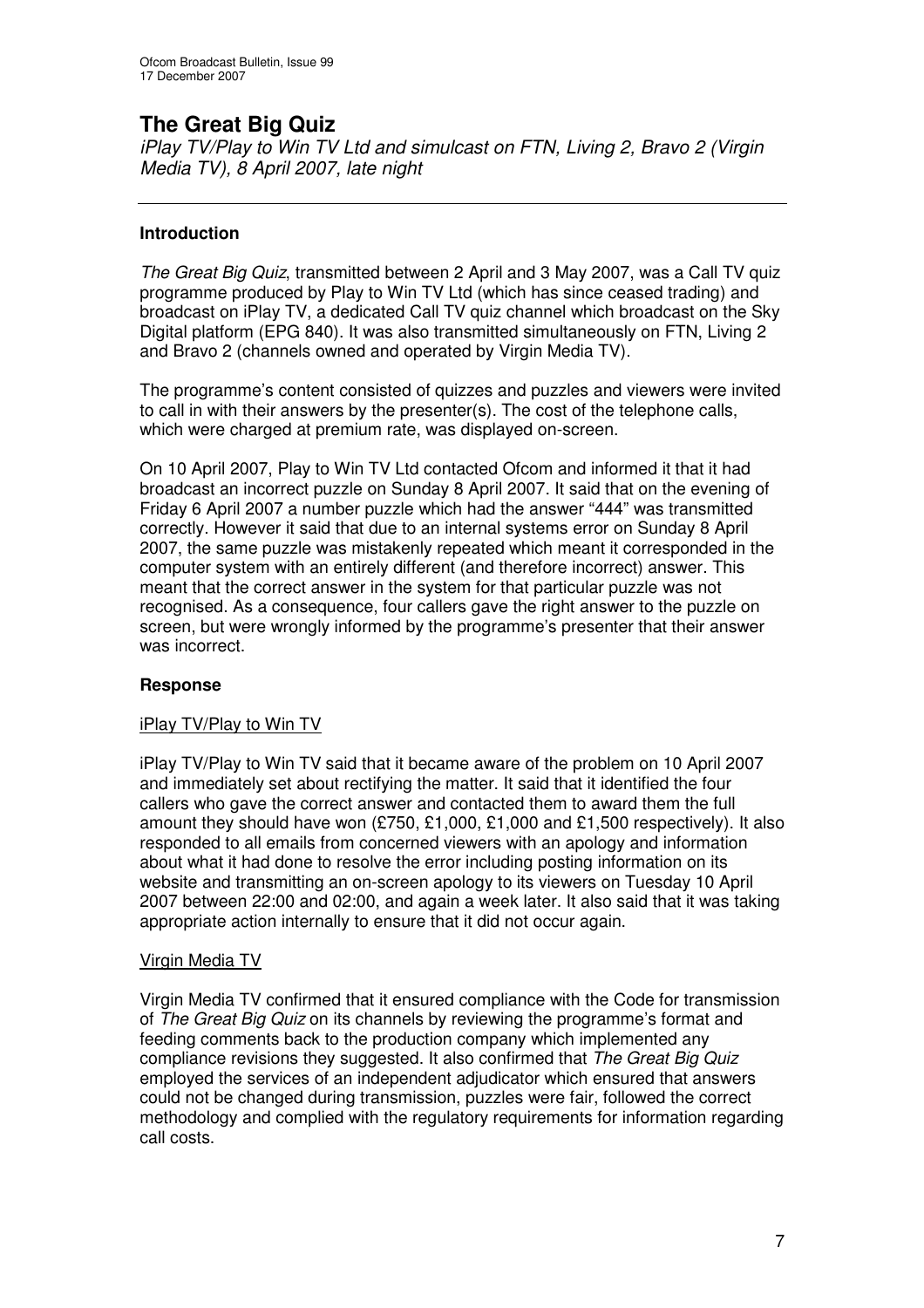It continued that it did not receive any revenue from the premium rate phone lines used by viewers to contact the studio and that the parent company of *The Great Big Quiz*, Play to Win TV (which has now ceased trading) simulcast its programming on Virgin Media TV for a fixed fee that was not dependent on the amount of calls generated for the show.

#### **Decision**

Rule 2.11 of the Code states that "competitions should be conducted fairly"*.* Ofcom noted iPlay/Play to Win TV's immediate and full and frank admission of its mistake to Ofcom and the efforts it went to in ensuring that the four viewers who had given the correct answer (from all the calls received relating to this one puzzle) received the prize money originally denied to them.

Ofcom acknowledged that, in this case, the unfair conduct of the competition was unintentional and the adverse affects on viewers (and in particular financial harm) was remedied by the broadcaster. Nonetheless, the broadcaster did transmit an incorrect puzzle (thereby failing to conduct its competition fairly) in breach of Rule 2.11 of the Code.

Broadcasters must take particular care when using premium rate services in competitions and should take all reasonable steps to put in place adequate systems to ensure that competitions are conducted fairly. This requirement is particularly important when viewers are entering into a financial transaction with the broadcaster in order to participate.

Further, responsibility for compliance with the Code falls to every broadcaster to ensure, irrespective of whether it is transmitting programming made by a third party. Whilst Virgin Media TV reviewed the procedures of iPlay, it nonetheless transmitted an incorrect quiz for which it was responsible under its licence.

Ofcom acknowledges the remedies that have been put in place but expects all broadcasters to exercise particular caution in all aspects of the use of PRS in their programmes. In the absence of this, Ofcom will view breaches of Rule 2.11 very seriously.

#### **Breach of Rule 2.11**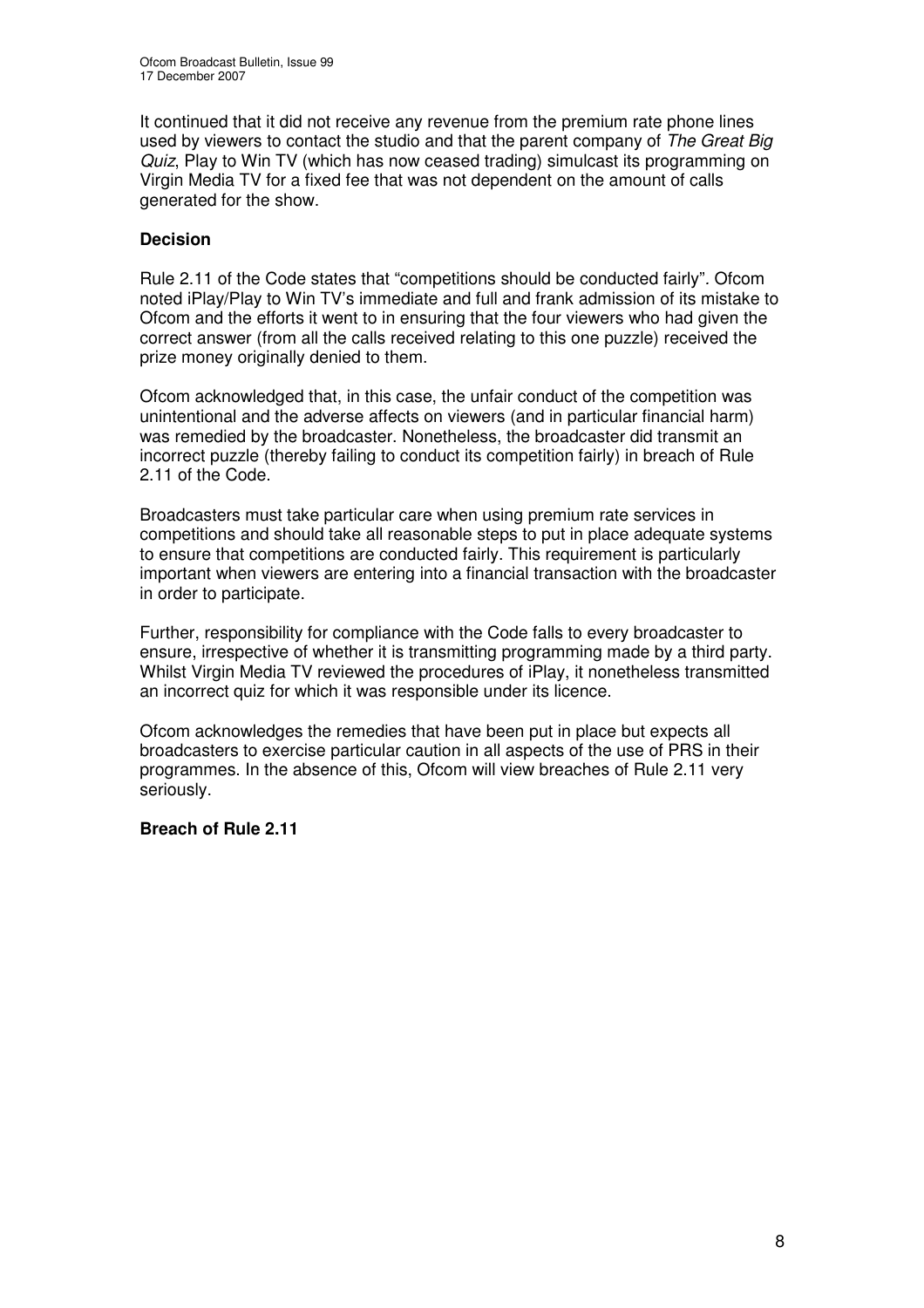# **Rob Ellis**

*Galaxy 102FM, 8 September 2007, 14:30*

## **Introduction**

As a result of a technical error in the recording process the *Rob Ellis* show included part of a conversation which was not intended for broadcast. The conversation heard included the following: *"…I reckon every spacker in Manchester could go to Toys R Us….meanwhile I am having to walk fucking miles with me kids in the rain…"* One listener complained that the language was offensive.

Ofcom asked Galaxy 102FM to respond with regard to Rule 1.14 (the most offensive language must not be broadcast when children are likely to be listening).

#### **Response**

Galaxy 102FM accepted full responsibility for the technical error in the recording process which allowed the presenter to be heard making the offensive comments, albeit during a personal conversation, which was not intended for broadcast.

An apology was broadcast in the same show at the same time the following Saturday. Disciplinary action was also taken against the presenter and advanced training on the voice track system was given to the technical operators.

#### **Decision**

Ofcom research on offensive language, conducted in 2005, identified that "fuck" or "fucking" was considered by viewers to be very offensive. The word "spacker" derives from the word spastic, a term which was also considered in the research to be very offensive to most people.

Given that the programme was broadcast at 14:30 on a Saturday and the RAJAR figures indicate that a considerable number of listeners to this programme were children (over 23%), it is clear that the most offensive language was broadcast at a time when children were likely to be listening.

Ofcom notes the broadcaster's explanation that the offensive language was broadcast as a result of a technical error during recording and it was not intended for broadcast. Ofcom also acknowledges the action taken by the broadcaster to apologise on the same programme the following week and to reprimand staff.

In this case the broadcaster considered it was better to broadcast the apology a week after the offensive comments were originally made, because of the difficulties of interrupting (as here) a pre-recorded programme. Ofcom however expects licensees to monitor all output as broadcast and, if offensive material is broadcast, normally to apologise at the earliest opportunity, ideally by or at the end of the programme. Further, Ofcom also notes that in this case the apology broadcast was very brief and did not explain to listeners why it was being made.

Ofcom recently issued guidance to broadcasters (see Bulletin 89 http://www.ofcom.org.uk/tv/obb/prog\_cb/obb89) to remind them that they are under a clear duty to ensure that robust procedures are in place, supported by a sufficient number of appropriately qualified and trained staff, to ensure full compliance with the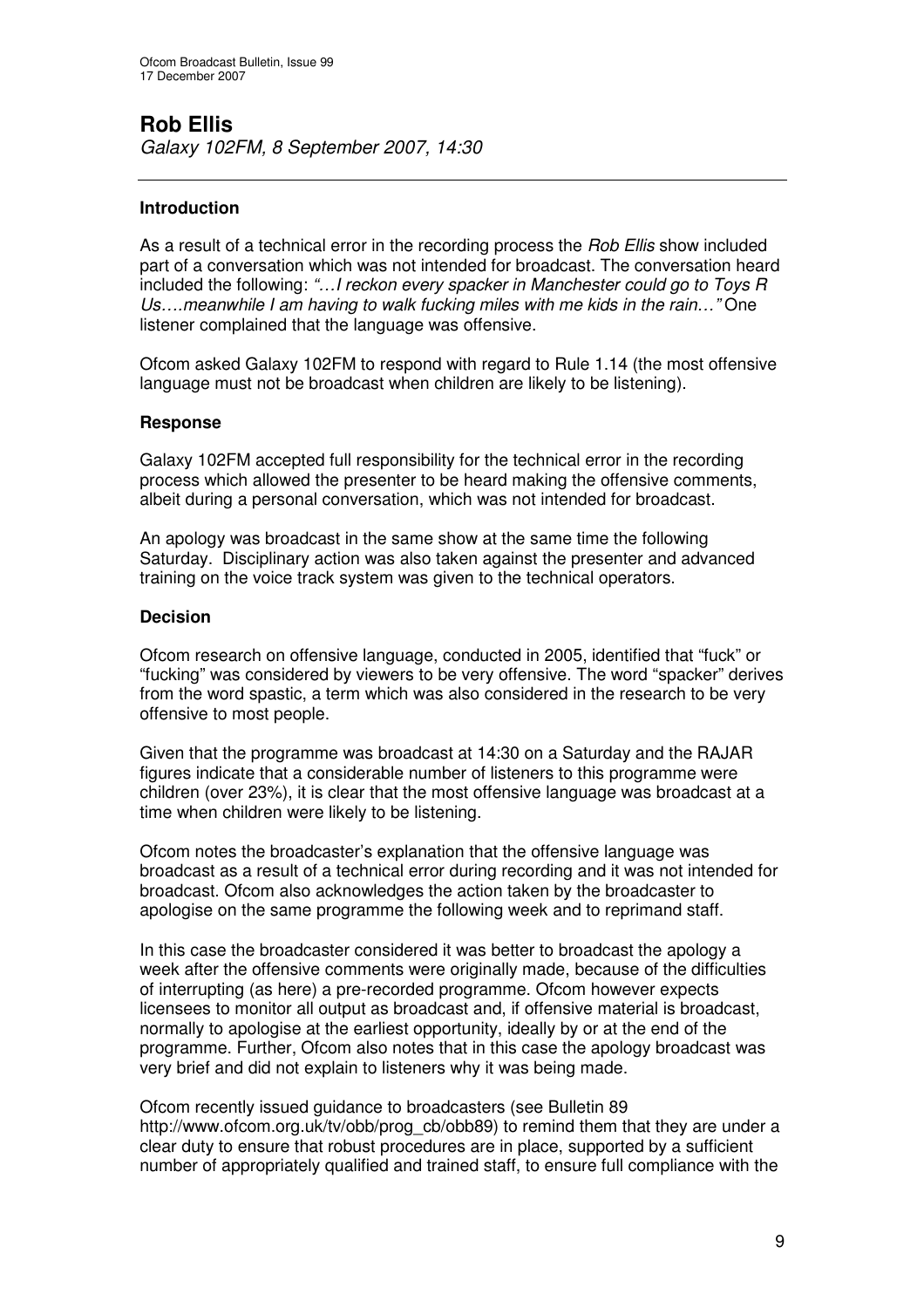Code in respect to the broadcast of unsuitable material when children are likely to be listening.

This broadcast was therefore in breach of Rule 1.14.

## **Breach of Rule 1.14**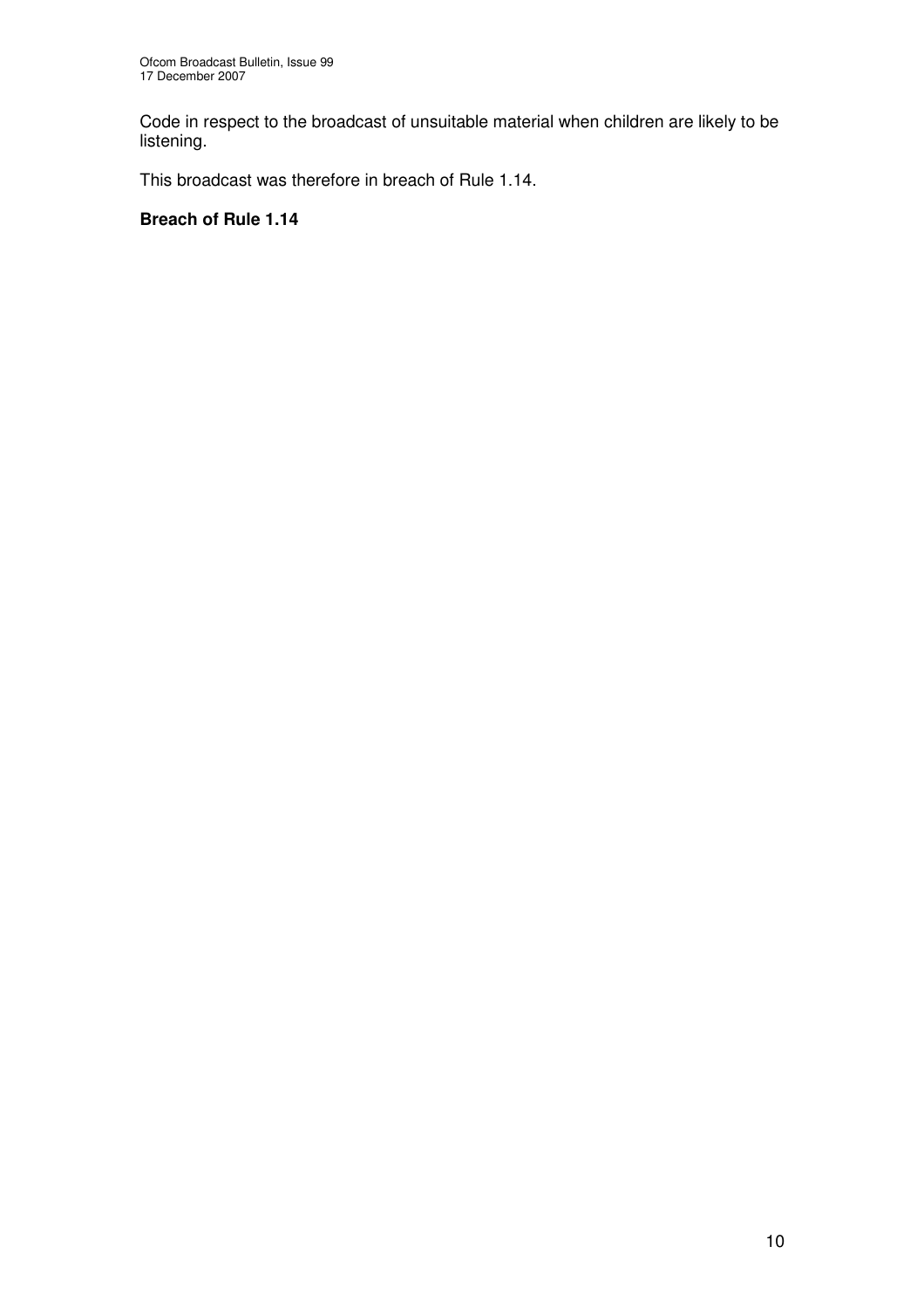# **Casualty**

*BBC1, 8 September 2007, 20:25*

## **Introduction**

*Casualty* is a long-running hospital drama set in the fictional city of Holby. In this episode, a junior doctor is confronted by the effects of a bomb explosion at a coach station on his first day at work. The doctor gives medical attention to several badly injured people, including a man whose stomach has been ripped open exposing his intestines, and another requiring an arm amputation.

Four viewers complained about the graphic and repeated imagery of the injuries sustained by the victims in view of the programme's pre-watershed start. Three complainants noted there was no specific warning about this content in advance of the programme. Viewers were advised that *a "young junior doctor…finds himself thrown in at the deep end when a bomb devastates Holby and the hospital's emergency department struggles to cope".*

Ofcom asked the BBC to comment with reference to Rules 1.3 (appropriate scheduling) and 1.11 (violence must be appropriately limited in programmes before the watershed) of the Code.

#### **Response**

The BBC responded that *Casualty* has been a staple of the BBC1 schedule for some time and has covered major incidents causing severe injuries in the past. It considered that the pre-transmission announcement and clear build up to the scenes would have sufficiently prepared viewers for such images. In particular, it pointed out that the process of the arm amputation was explained to the junior doctor before it began, so giving the audience an opportunity to look away if they wished.

The broadcaster argued that the storyline warranted showing these injuries, as they were repeated in a series of flashbacks illustrating how the self-belief of the junior doctor had nearly collapsed. It also claimed that the duration of the images of the severe injuries was brief in comparison to those showing the reactions of the junior doctor.

Although it acknowledged that *Casualty* is intended for a family audience, the BBC stated that this edition attracted a low proportion of younger viewers. It added that no viewers had complained directly to the BBC about any distress caused to children.

#### **Decision**

Rule 1.3 requires that children must be protected by appropriate scheduling from material that is unsuitable for them.

Rule 1.11 states that "violence, its after-effects and descriptions of violence...must be appropriately limited in programmes before the watershed…and must also be justified by the context."

Ofcom was concerned by the graphic nature of the images broadcast of two particular injuries (the exposed intestines and arm amputation), given that children may have been watching at this time on a Saturday evening. We recognise that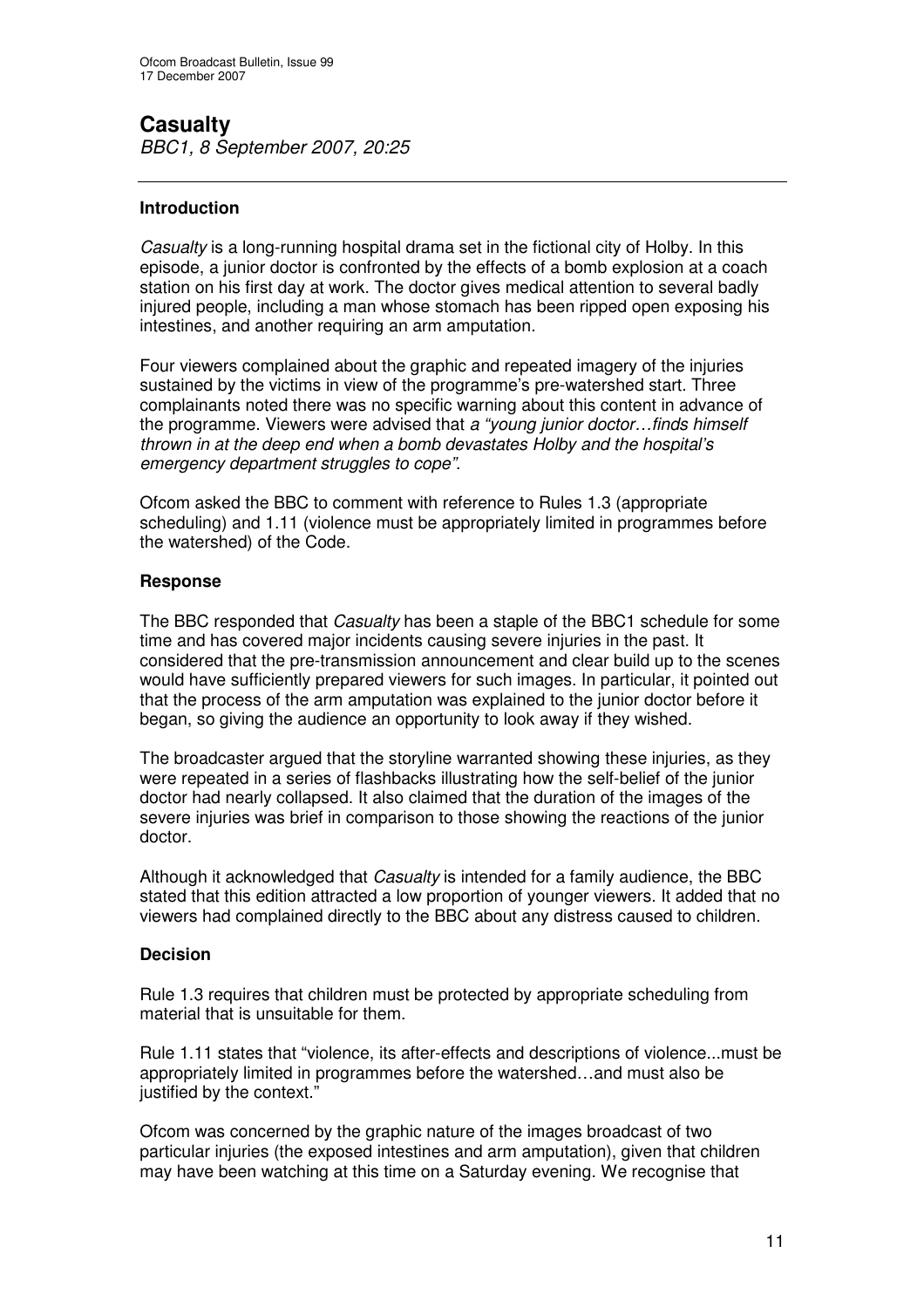*Casualty* is a well-established drama regularly shown before the watershed and that it often contains scenes of surgery. However, even taking into account these expectations of the audience, Ofcom considered this material to be unsuitable for children.

Having regard to *Casualty*'s general themes, it is not surprising that the audience was largely made up of adults. Nevertheless, children comprised a significant minority of the audience; indeed, two complainants specifically referred to the distress caused to their own children by these scenes. While appreciating the experiences of the junior doctor were integral to the storyline, Ofcom does not accept that the repeated images of injury were sufficiently brief and limited. Images were shown of the intestinal injuries of one victim in four separate shots all within one minute, with one shot depicting the injuries in close-up. In view of the duration and graphic nature of the injuries shown, the information provided before the programme was not, in Ofcom's opinion, adequate to warn viewers about the images of the aftereffects of violence broadcast in the programme.

The 21:00 watershed acts as a guideline to all broadcasters and viewers about the nature of material likely to offend. Broadcasters must comply with the requirements of the Code that material must be appropriately scheduled and that images of the effects of violence must be appropriately limited and justified by context. Ofcom concluded, therefore, that this episode breached Rules 1.3 and 1.11.

#### **Breach of Rules 1.3 and 1.11**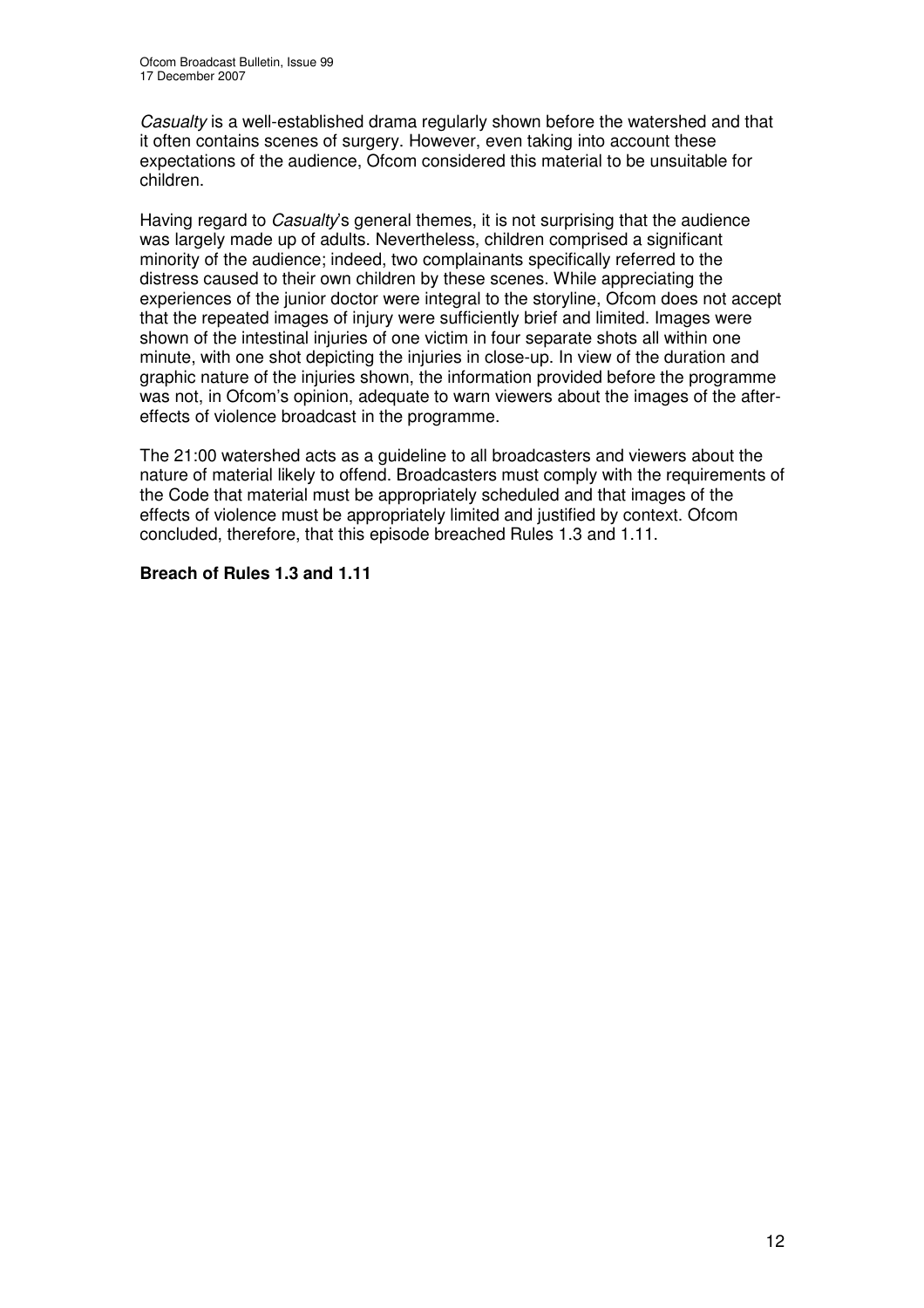# **Resolved**

# **Ricky Hatton Live Press Conference**

*Sky Sports News, 20 September 2007, 11:00* **Goals on Sunday** *Sky Sports 1, 23 September 2007, 11:30*

#### **Introduction**

During the course of Sky Sports News' live coverage of the boxer Ricky Hatton's press conference, broadcast on 20 September 2007, Hatton's opponent Floyd Mayweather started dancing. Hatton was heard to say: *"…if he dances like that…he's got fucking no chance…".* Shortly afterwards he said: *"…stop touching my dick, you poof".*

Ofcom received one complaint from a viewer who said that the broadcast of this language was not acceptable before the watershed.

We also received three complaints about an interview with the Derby County goalkeeper, Stephen Bywater. During the course of the conversation with the presenters, and discussing a former mentor, Bywater said: *"…he would have said 'don't be a c–u–n–t to yourself'…"*

The complainants did not think that this language was appropriate for that time of day and in such a programme.

Ofcom contacted BSkyB ("Sky") on these matters, and asked them to respond in relation to Rule 1.14 (the most offensive language must not be broadcast before the watershed), and Rule 2.3 (generally accepted standards) of the Code.

## **Response**

#### *Ricky Hatton's Live Press Conference*

Sky told us that this was a press conference broadcast 'live' on Sky Sports News on 20 September 2007, being given by Ricky Hatton and Floyd Mayweather in Manchester (Hatton's home town). During the event, Ricky Hatton used offensive language on several occasions before Sky abandoned its coverage of the event. This press conference was part of a world tour promoting the welterweight title fight between the two boxers on 8 December 2007.

Previous press conferences had already taken place in Los Angeles, Grand Rapids (Mayweather's home town), New York and London. The broadcaster said that all the previous events on the tour had been broadcast by Sky Sports News without Ricky Hatton using offensive language. In addition, prior to this tour, the boxer had conducted approximately 20 'live' interviews and press conferences with Sky Sports News without similar incident.

Notwithstanding the above, before the press conference, Sky said that its publicity team, who were helping to co-ordinate the event, had explained to the event organisers that the press conference would be broadcast 'live' on Sky Sports News. Given Sky Sports News' experience from previous press conferences involving the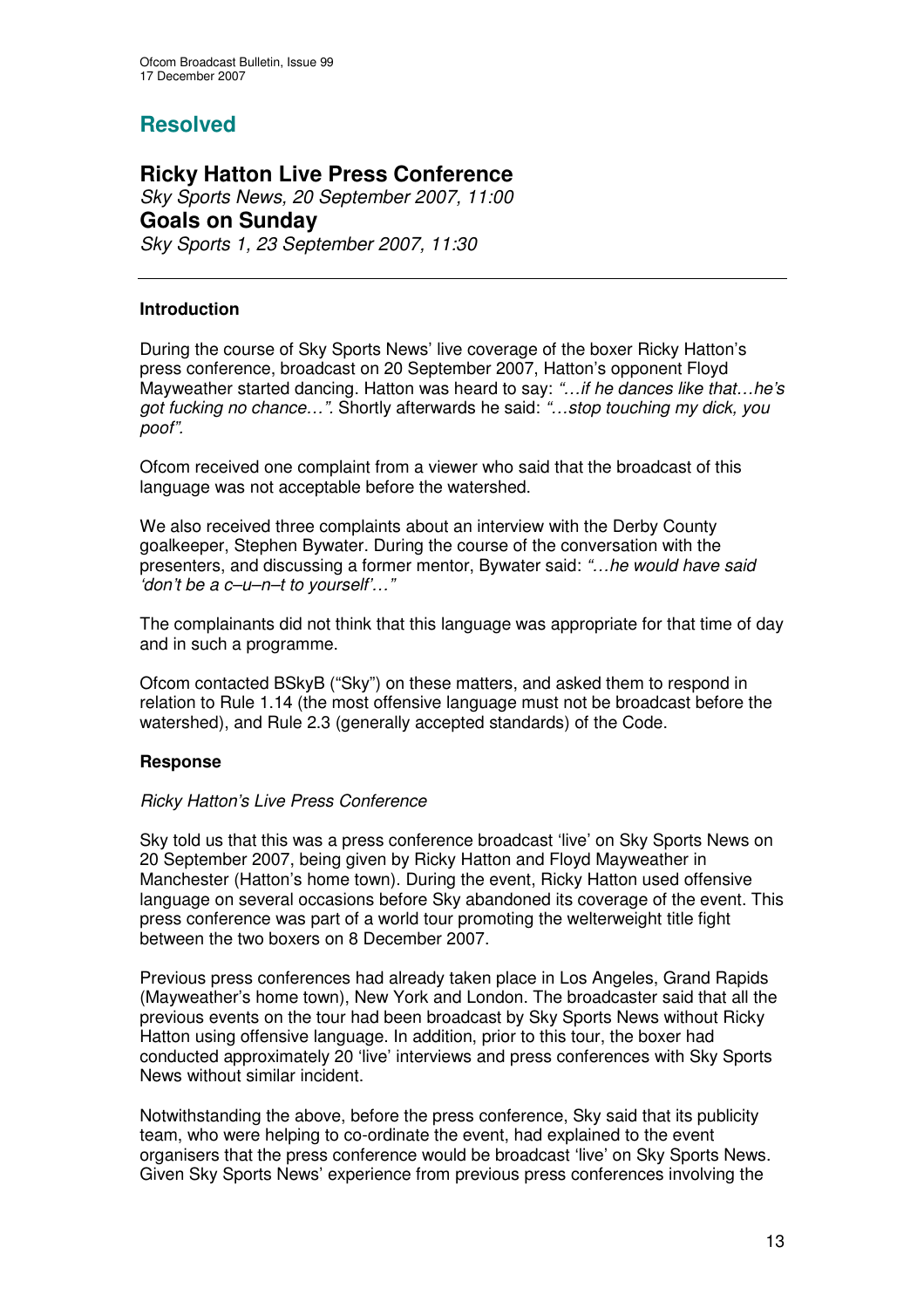boxers, the broadcaster believed that its production team reasonably expected those involved to avoid the use of any offensive language.

Sky pointed out that after Ricky Hatton had used offensive language for the first time, the Sky Sports News presenter had given several apologies to viewers and the sound from the press conference had been temporarily cut. At the press conference, Sky Sports News production and publicity staff had then passed notes to the boxers reminding them not to use offensive language. However, Hatton had again used offensive language. Following this further incident, the production team immediately pulled the coverage and the presenter again apologised to viewers for the offensive language.

After the press conference, following an intervention by the Sky Sports producer, Ricky Hatton apologised for his language during a 'live' one-to-one interview just after 13:00 on the same day (20 September).

Sky believed that its production team had taken all reasonable steps prior to and during the broadcast to prevent and minimise any offence to viewers. The additional apology by the boxer after the press conference, they said, had made it clear to viewers that such language was unacceptable, and that Sky Sports took such matters extremely seriously.

#### *Goals on Sunday*

On 23 September 2007, Stephen Bywater, the goalkeeper for Derby County, was a guest on this programme. During a discussion about his relationship with his goalkeeping mentor, the late Les Sealey, the player had tried to describe how his mentor influenced his game and attitude now. After some hesitation, Stephen Bywater said *"He* [Les Sealey] *would have said "Don't be a … Don't be a … c-u-n-t to yourself"…"*.

Sky said that the series had been transmitting for 15 years with no previous compliance problems. The programme consisted of studio-based presenters reviewing recent football matches and football-related discussions with studio guests. In Sky's view, it was evident from the context and the player's lack of reaction to his statement that Stephen Bywater believed that by spelling out the offensive language, he had avoided causing any offence. It went on to say that, normally, it would have expected the presenter to immediately intervene and apologise on air for the guest's language, or if the presenter failed to take action or if it were not possible to do so immediately, for an apology to be broadcast after the next advertising break. However, neither of these events took place and no apology was broadcast during the programme.

The broadcaster told us that the day after the broadcast, it had launched an investigation into the failure to issue an apology during the programme. As a result the programme producer, with 25 years of previous experience at ITV and Sky, had been subject to disciplinary proceedings, which had resulted in him being demoted and taken off the programme for an indefinite period. It said that all Sky Sports staff had been reminded of the need to be vigilant in monitoring language during 'live' broadcasts and of the need for appropriate action where necessary.

Sky said that it had broadcast an apology to viewers at the beginning of *Goals on Sunday* the following week. It apologised unreservedly for the use of offensive language by a guest on the programme, and for the failure to apologise to viewers during the programme.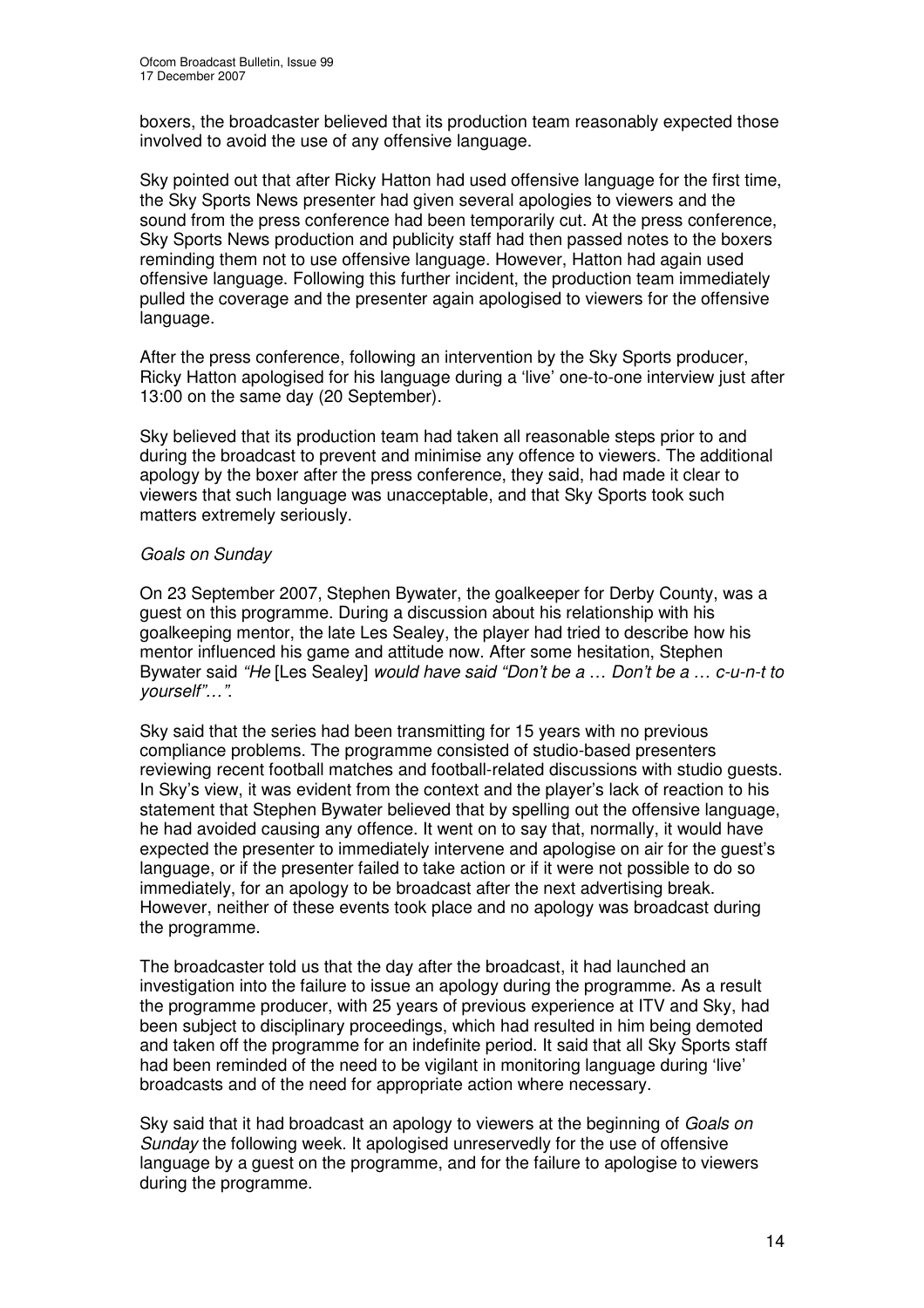## **Decision**

#### *Ricky Hatton Press Conference*

Ofcom's audience research shows that the word "fuck" is considered to be very offensive, and therefore this language should not be broadcast before the watershed. It is also clear that, in the case of the Ricky Hatton Press Conference, the broadcast of the word "poof" in this context was clearly intended to be derogatory and offensive and was therefore not justified.

However, Ofcom recognises that the transmission of 'live' sports programming brings with it particular difficulties and compliance challenges. In the circumstances, we considered that the broadcaster did its best to limit offence and comply with the Code in the case of the Ricky Hatton Press conference. For example, it cut away from the event as soon as it became clear that Ricky Hatton's behaviour was unacceptable, apologised immediately, and brought the boxer's personal apology to viewers as soon as possible afterwards. Further, there was nothing from Ricky Hatton's previous conduct at press conferences to suggest to Sky that the boxer would behave in this way.

#### *Goals on Sunday*

In the case of the interview with Stephen Bywater, to spell out the word complained of was offensive, although not in Ofcom's view to quite the same extent as using it. It was not appropriate to broadcast this language, particularly before the watershed. In this case, Sky's compliance procedures clearly did not function as effectively as with the Ricky Hatton press conference. The presenters did not, for example, give an onair apology either and nor was one given immediately afterwards in voice-over.

However, in reaching its decision, Ofcom bore in mind all the relevant circumstances including the facts that:

- audience figures show that the number of children viewers at the time was very low;
- the word complained of was spelled out, rather than said, and so its broadcast in context was *less* offensive;
- Sky took disciplinary action against the producer concerned and other measures to improve compliance in future; and
- a full apology was made to viewers in the same programme a week later.

On balance, therefore, we consider both matters resolved.

#### **Resolved**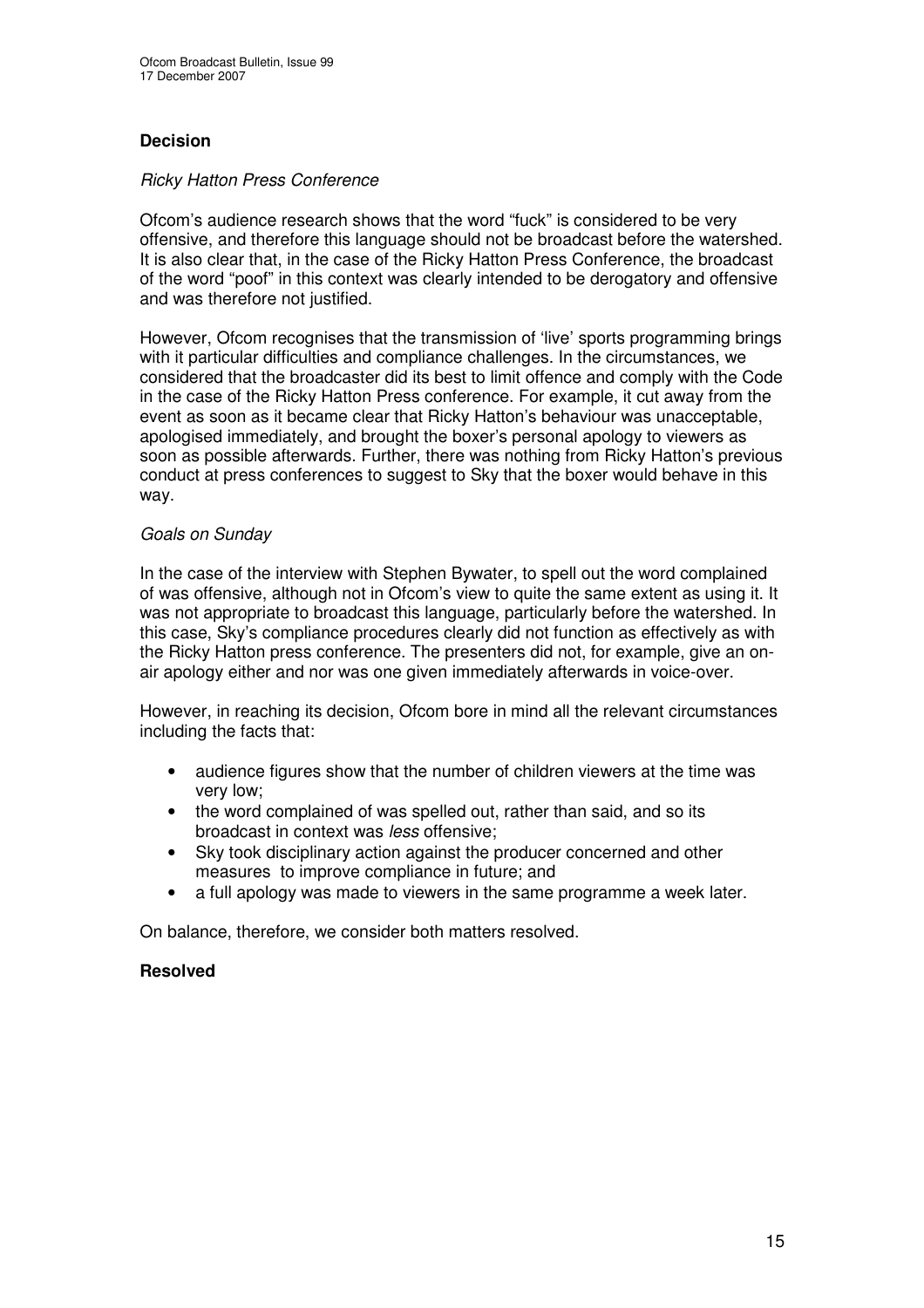# **Not Upheld**

# **Complaint by Mr John Fenty on behalf of Grimsby Town Football Club**

*Various sports programmes, BBC Radio Humberside, 5, 12 and 26 August and 9 September 2006*

**Summary:** Ofcom has not upheld this complaint of unfair treatment.

During the course of sports programmes broadcast on 5, 12 and 26 August and 9 September 2006, BBC Radio Humberside ("the station") included references to a dispute between Grimsby Town Football Club ("the Club") and the station. This dispute related to the failure of the two parties to agree a season-long buy-out contract for the station's broadcast coverage of the Club's matches. The Club and the station were unable to agree on a package that would include live coverage of the Club's matches, advertising and interviews with people from the Club. More limited coverage of the Club's matches was provided by the station. The programmes complained of included references to the Club either by presenters, reporters or callers to the programmes.

Mr John Fenty, Chairman of the Club, complained to Ofcom on behalf of the Club that it was treated unfairly in the broadcasts.

Ofcom found as follows:

Ofcom found that the BBC made repeated references to the dispute. However, the positions taken by the two parties were made clear and it was also clear that the dispute was still going on between the parties. In these circumstances, listeners would have been able to form their own opinion as to the merits of the dispute. Furthermore, remarks made about the Club's players and performance were in keeping with the normal cut and thrust of sports coverage.

Ofcom found that, as the Club had informed the BBC that open and direct access to the Club's chairman, manager and selected players would not be given to the station, it was not unfair for the station to report that the Club had not allowed such access. A press conference attended by the station did not amount to an interview in this context.

#### **Introduction**

During the course of sports programmes broadcast on 5, 12 and 26 August and 9 September 2006, BBC Radio Humberside ("the station") included references to a dispute between Grimsby Town Football Club ("the Club") and the station. This dispute related to the failure of the two parties to agree a season-long buy-out contract for the station's broadcast coverage of the Club's matches. The Club and the station were unable to agree on a package that would include live coverage of the Club's matches, advertising and interviews with people from the Club. More limited coverage of the Club's matches was provided by the station. The programmes complained of included references to the Club either by presenters, reporters or callers to the programmes.

Mr John Fenty, Chairman of the Club, complained to Ofcom on behalf of the Club that it was treated unfairly in the broadcasts.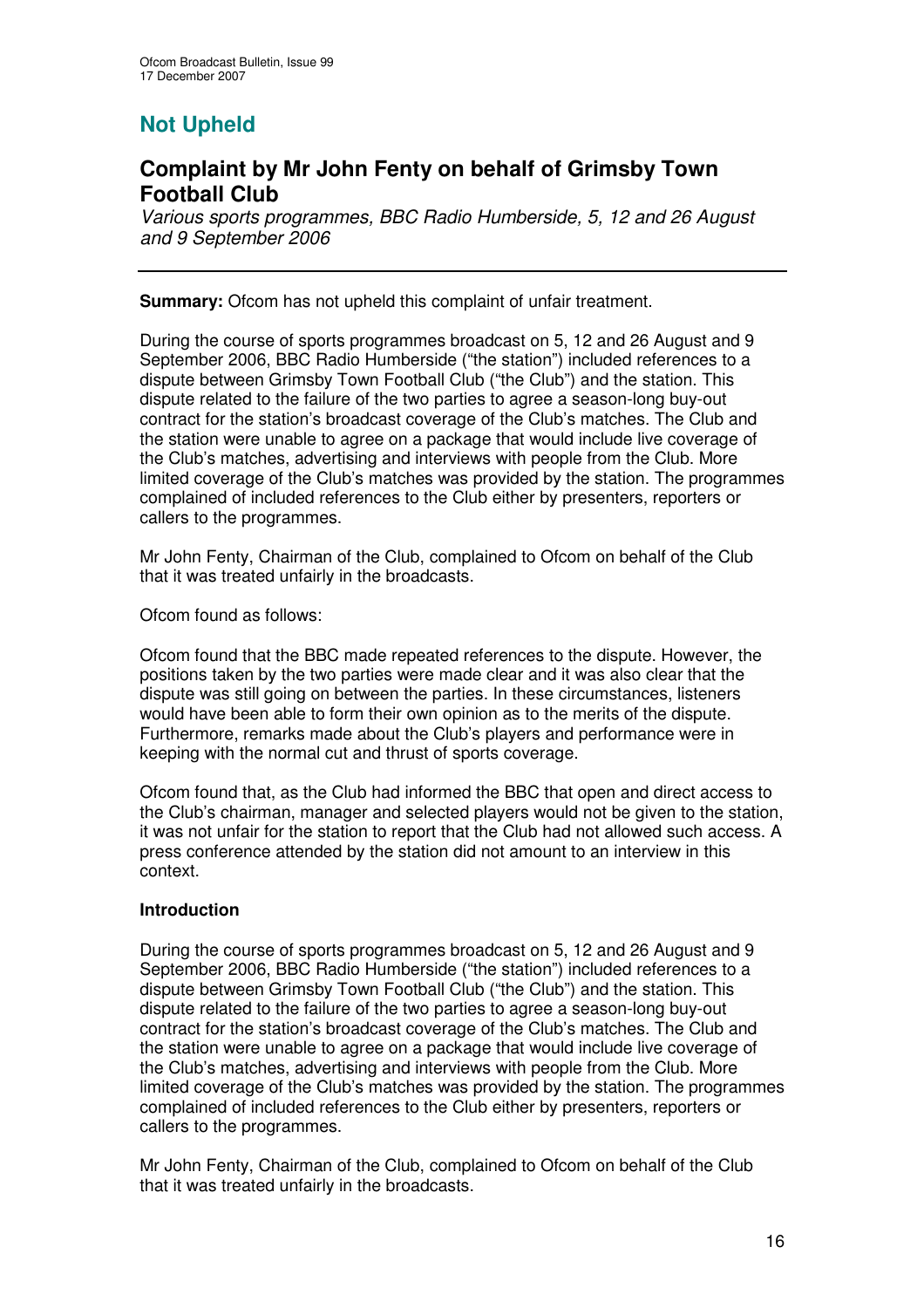## **The Complaint**

#### **Mr Fenty's case**

In summary, Mr Fenty complained that the Club was treated unfairly in that:

a) The Club had refused, as it was entitled to do, the station's offer of an agreement in relation to broadcast coverage. The Club had then been unfairly subjected to a sustained bullying process by the station, in that:

It had been repeatedly stated on air that the station could not afford to record and broadcast any live commentaries because the Club was asking for too much money and the station had unfairly implied that the Club was being greedy and reported that the Club wanted a deal that would make it the highest paid in its division; and

The station had attempted to pressurise the Club into accepting the station's terms for broadcast of matches by mounting a campaign of divisive, misleading, inaccurate and derogatory remarks about the Club. In particular, there were references by presenters to the Club operating in the "flea market", which was an attack on players. There was a suggestion that players only went to the Club "because other clubs don't want them". The players were also referred to as "Dad's Army".

During the broadcast on 5 August 2006 the station untruthfully reported that the Club's manager was not available for interview, when in fact he had given an interview.

## **The BBC's case**

In response to the complaint of unfair treatment, the BBC said in summary:

In response to the complaint that the coverage relating to the Club amounted to a campaign of bullying and intimidation, the BBC said that when the impasse over the deal between the Club and the station was dealt with on air, the tone was measured and considered.

(i) In response to the complaint that the Club was portrayed as being greedy, the BBC said that the station covered three local football teams, namely Grimsby Town, Hull City and Scunthorpe United. All three teams, at various times, would have games covered live by the station. On 5 August 2006, the opening day of the season, the Club was at home to Boston. The BBC argued that, given the impasse that existed, it was perfectly proper for the presenter to tell listeners that they would not be hearing live commentary from Grimsby games and why that was the case. It was all the more important to report the impasse because the Club had recently told the station that "open and direct access to club officials and players" was no longer available. This meant that the normal packages concerning the Club, its plans and prospects, which listeners would expect throughout the afternoon, would not be available. This had to be explained and was dealt with by the reporter and the Managing Director of the station on 5 August 2006. On this occasion and henceforth, the station's objective was to maintain a high level of fair and reasonable coverage of the Club's fortunes, despite trying to do this without match commentaries or access to officials and players. The tone of this coverage was sober and the terms in which the dispute was reported was not bullying.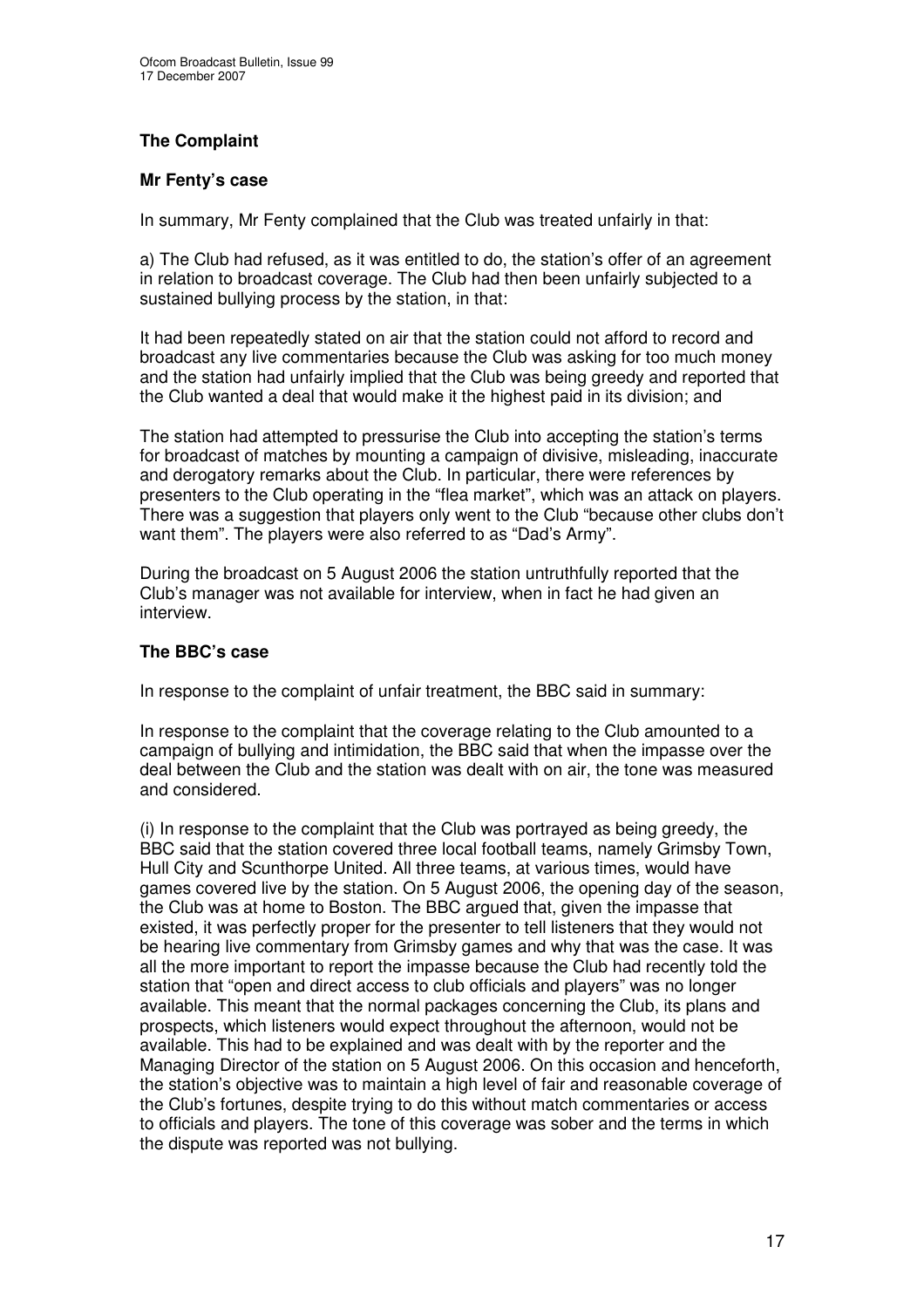The BBC said that the same applied to the manner in which the dispute was reported, with further clarification, on 12 August 2006.

The BBC said that the coverage reflected the BBC's position that it was seeking to achieve a contract with the Club which would secure rights to commentate on matches over the course of the season. The alternative put forward by the Club, in line with the central agreement between the Football League and the BBC, would have seen the available budget stretched extremely thin and would have represented poor value for license fee payers. A more detailed discussion of this option would have added nothing to the public's understanding of the central issue dividing the parties, which was the value of a season-long buy-out deal, which was the norm elsewhere and hade been at Grimsby until this season.

The Club was not represented in the coverage as being greedy: the coverage reflected that the Club's assessment of the value of the rights to coverage and exceeded the BBC's ability to pay, based on an assessment of what would represent value for money for license fee payers. The BBC said its position that the contract proposed by the Club would have represented a 60 to 65% increase on the previous contract was fully justified. This would have made Grimsby, along with Walsall, the highest paid League Two club in England for such a contract.

(ii) In response to the complaint that the station mounted a campaign to pressurise the Club into accepting the terms suggested by the station, the BBC said that the station's coverage of the footballing fortunes of the Club could not reasonably be regarded in this way.

A remark during the broadcast on 9 September 2006 that the club operated in a "flea market" came from a match summariser for the station, who had been manager of the Club from 1979 until 1982 and led the Club to the Third Division Championship in 1980. At the time the remarks were made, the Club had played seven games and won only one. Four games had been lost and two drawn. It was not surprising therefore that the possible reasons for this malaise were being explored. The match summariser's remarks were a colourful and robust, yet affectionate, observation about the difficulties faced by the Club's manager in having to operate in the transfer market on limited resources. The context of the remarks made it clear that that was his point and that he was not seeking to heap abuse on anybody. He was entitled and qualified to make those remarks. His remark was picked up and used to introduce a discussion between a presenter and a reporter. The remark was not used in any malicious way but to prompt consideration of the Club's financial and other constraints when it came to operating in the transfer market.

The BBC said that the remark about other clubs not wanting players who went to the Club was arguably "a bit sweeping". However the BBC said that it was the presenter's genuinely held, reasoned view about the difficulties that the Club faced for both financial and geographical reasons. There was no evidence or indication that the remark was malicious or part of a campaign to bully the club into accepting the deal offered by the BBC. In fact it was clear that the presenter had great affection for the Club and wanted it to succeed.

The BBC said that the remark about "Dad's Army" followed on from a lengthy feature about a player who had just been signed by the Club at the age of 40. At the time there were also several players in their 30s. What was said was considerably less sweeping than represented by Mr Fenty. The remark only referred to "parts" of the squad and was not a derogatory comment, but a pithy observation about the likelihood of strain and injury given the age of some of the players.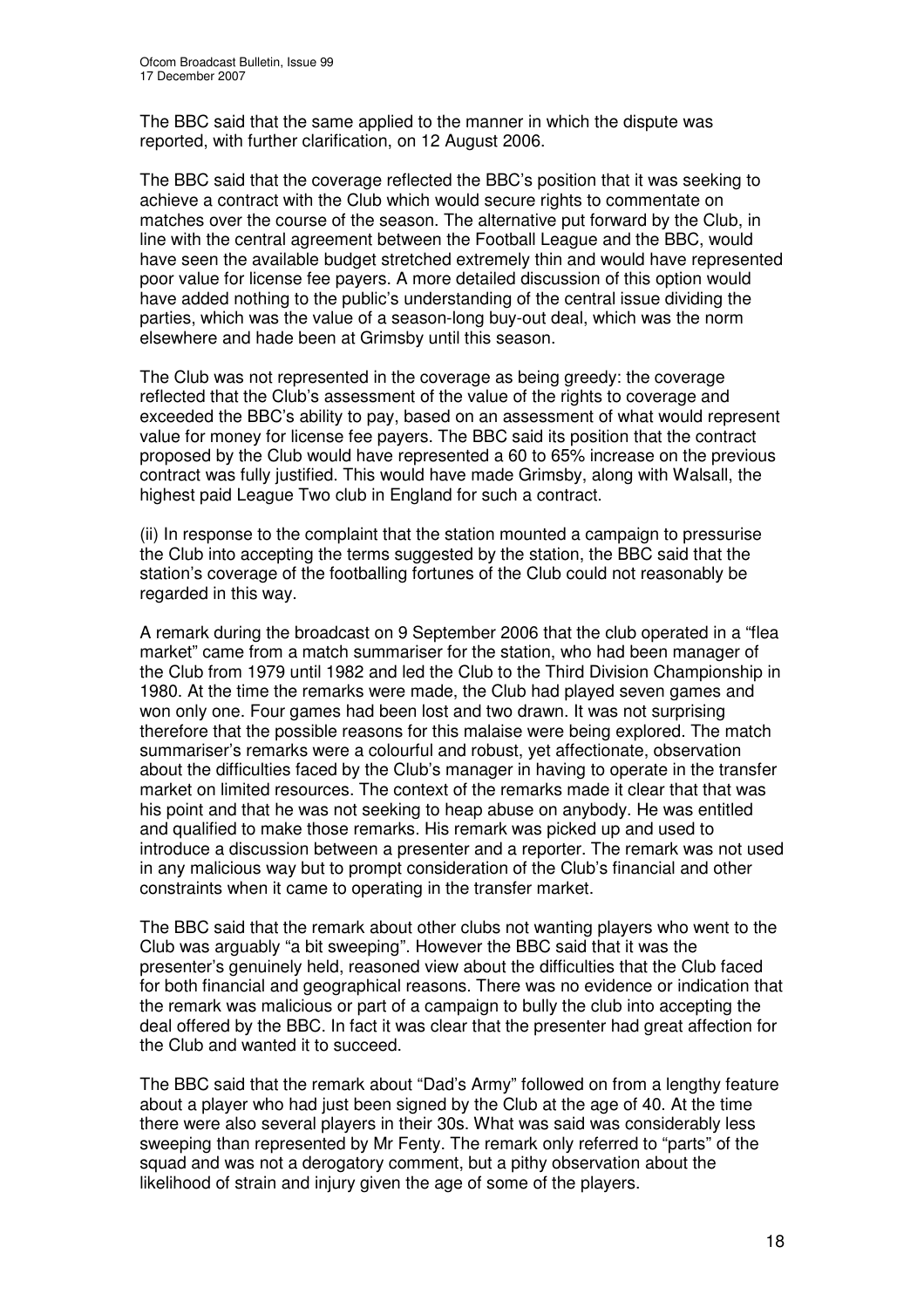The BBC next responded to the complaint that on 5 August 2006 the station reported incorrectly that the Club's manager was not available for interview. The BBC said that in an email to the station on 2 August 2006, the Club's commercial manager had informed the station that its proposed commentary deal was not acceptable to the Club. The email also said that the arrangement that would be in place while the dispute remained unresolved did not extend to "open and direct access to the Chairman, Manager and selected players".

The BBC argued that this email repudiated the previous commentary deals with the Club, which had included a one-to-one interview with club managers after each game in addition to attendance at press conferences. The restriction of access was also confirmed verbally by the Club's press officer on two occasions to representatives of the station. Under an arrangement with the Football League, the Club could not exclude the station from post-match press conferences, so the station attended the press conference after the match on 5 August 2006. However, having been told on three occasions by the club that interviews would not be granted, the reporter did not attempt to conduct a one-to-one interview with the manager after the press conference as he would normally have done. He did record proceedings at the press conference itself, including the manager's comments. The BBC considered that this was what Mr Fenty had in mind when he said that the manager had given an interview. However this was not an interview on any normal understanding of the word, nor was it the kind of interview that listeners would have expected. In the circumstances the comment on air that the Club *"was not talking to us"* was fair and accurate. In the event, time constraints did not allow the press conference recording to be fed back to the studio, so the presenter asked the reporter to summarise, on air, what the manager had said.

## **Mr Fenty's response**

Mr Fenty said in response to the BBC's statement, in summary:

a) With reference to the comment on 12 August 2006 that *"Town want a deal that would basically make them the highest paid club in league two"*, the station had ignored the fact that Wrexham was in fact the highest paid club in league two and would have remained so under the terms of the deal being proposed by the Club.

b) The extract from the broadcast on 5 August 2006 included in the BBC's statement was not correctly transcribed and, when associated with comments throughout the broadcast would have misled listeners to think the Club had not allowed a post-match interview.

#### **The BBC's response**

The BBC said in response to Mr Fenty's statement, in summary:

a) It was correct that Wrexham were paid more than the Club would have been under the BBC's offer, but Wrexham, being a Welsh team, was not included in the contractual arrangements between the Football League, its English Clubs and the BBC's English regions. Wrexham's broadcasting contract was with BBC Wales, a national rather than a local broadcaster, which made its own contractual arrangements as it saw fit. It was appropriate to compare the Club with other English League Two clubs.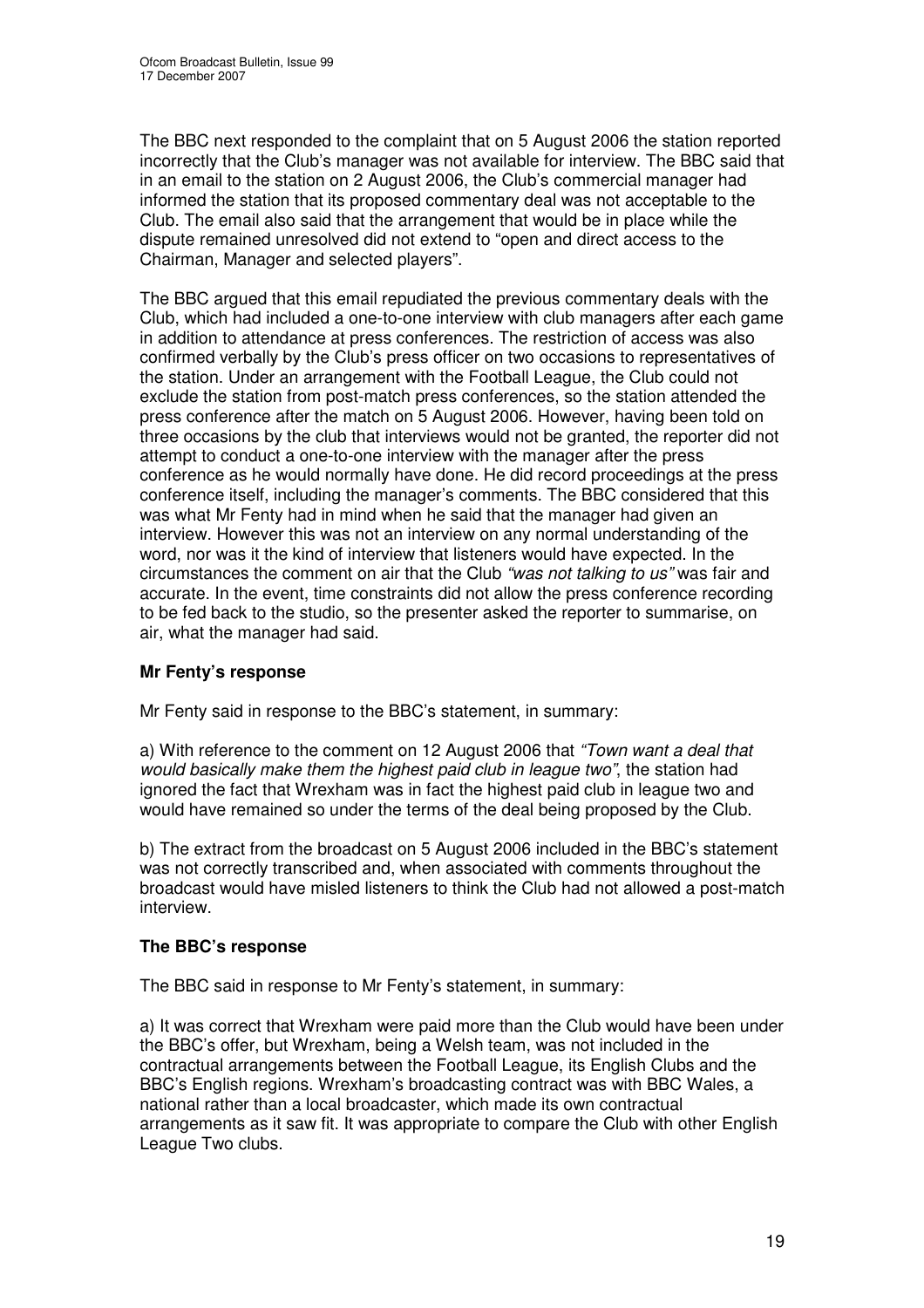b) The BBC argued that the transcript of the discussion on 5 August 2006 was correct. It remained the case that the press conference referred to was not a press conference of the sort that had taken place in previous seasons, given that one-toone interviews with the manager, players and principals had been placed out of bounds by the club. If there was an inference that this was not a press conference in the normal accepted sense, that was not misleading.

## **Decision**

Ofcom's statutory duties include the application, in the case of all television and radio services, of standards which provide adequate protection to members of the public and all other persons from unfair treatment in programmes included in such services.

In carrying out its duties, Ofcom has regard to the need to secure that the application of these standards is in the manner that best guarantees an appropriate level of freedom of expression. Ofcom is also obliged to have regard in all cases, to the principles under which regulatory activities should be transparent, accountable, proportionate, consistent and targeted only at cases in which action is needed.

Mr Fenty's complaint was considered by Ofcom's Executive Fairness Group. Ofcom considered the complaint and the broadcaster's response and comments from each party, together with recordings and transcripts of the programmes as broadcast and a recording of a meeting between the parties that was recorded by the Club.

Ofcom found as follows:

Ofcom first considered Mr Fenty's complaint that the club had been unfairly subjected to a sustained bullying process by the station.

In considering this head of complaint, Ofcom took into account Practice 7.9 of the Code. Practice 7.9 states that broadcasters must take reasonable care to satisfy themselves that material facts have not been presented, disregarded or omitted in a way that is unfair to an individual or organisation.

Ofcom first considered the two sub-complaints before returning to the main head.

(i) As regards the complaint that the Club was portrayed as being greedy, Ofcom noted that the subject of the dispute between the parties was raised during the broadcast on 5 August 2006, when it was discussed by a reporter and the Managing Director of the station:

#### Reporter:

*"By the way, I should tell you, with some regret, BBC Radio Humberside will not be providing its established football commentary coverage of Grimsby Town this season, the announcement was made yesterday by BBC Radio Humberside's Managing Editor Simon Pattern. He confirmed that the club had been seeking commentary fee that would have been over 60% more expensive than the costs in the previous deal".*

#### Managing Director:

*"It's a simple as we can't afford to pay the amount of money that the club are looking for a broadcast deal. The current climate on these deals is that they are either static or in some cases are going down. The club have asked for a significant increase in the money that they want us to pay for a contract. We simply can't afford that - I don't think it represents value for the licence payer".*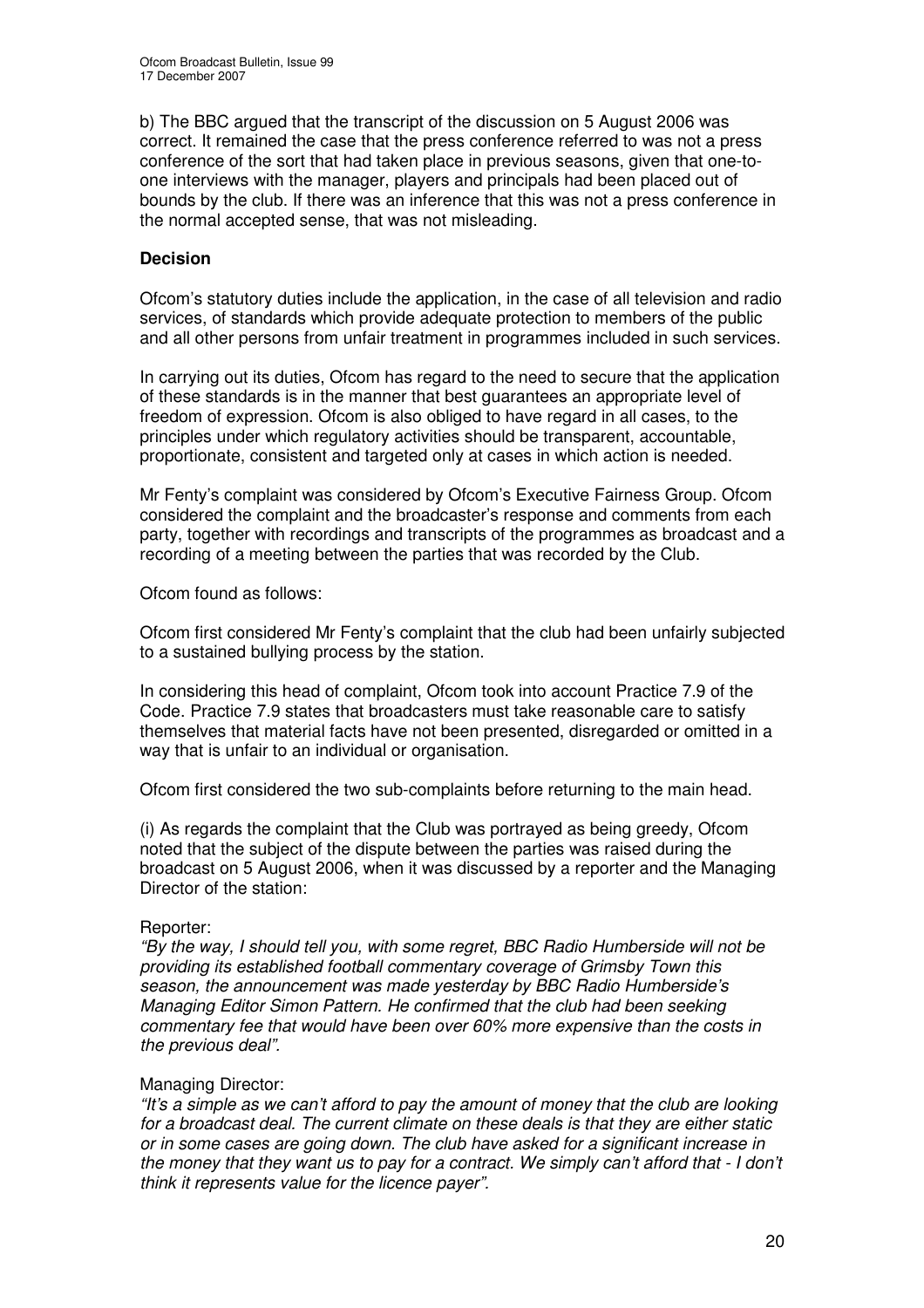#### Reporter:

*"Well, we hope at some time we might manage to resolve that situation, but as the situation stands at the moment, we will not be able to provide commentary on Grimsby Town this season, and we will not be able to provide commentary for Town's website either".*

The subject of the dispute was discussed again at some length on 12 August 2006, in a conversation between two reporters:

#### Reporter 1:

*"We would like to be doing commentary on the Mariners this afternoon. As people are well aware, we've not been able to reach a broadcast agreement with Grimsby Town at this stage of the season. We have had negotiations; those negotiations at the moment have stopped. Technically we are still able to do commentary on them but just to clear up a little bit of misinformation and to state some facts as to how the broadcast deal works, just to clarify it John, I feel we need some clarification don't you? I think some of the fans need clarification. The deal works in that there is agreement between the football league and the BBC local radio stations. Normally, all radio stations have a deal with their local clubs. They'll pay them a lump sum to enable them to do their commentaries during the season. But in addition to that, we also have to make substantial payments to every club they play…. We haven't been able to agree a deal between Town, which is unfortunate on both our parts. I think we both need each other, and we would hope that maybe we can agree a deal at some stage. But at the way it stands at the moment we feel that we are offering, we've been talking about a fair price for this division. Town want a deal that would basically make them the highest paid club in League Two in terms of the contract and in a declining market, we don't feel that that's good value for money for the license-payer. So I just wanted to clarify that a little bit. John have you anything to add or anything to ask? I know there is some confusion".*

#### Reporter 2:

*"Well obviously I'm a bit disappointed that I'm not doing it. I love doing the commentaries. I don't know if anyone likes listening to them. I hope they do. I'm missing my little mate George who's such great company both at the games and on the way to and from them. But I mean, from a deeper angle, I'm surprised really, that the club can afford to turn down a large amount of money for what is, basically, a service that advertises their product. You know, the squad this year looks quite thin. You wouldn't think there's a lot of money about and yet here's some money that is available to them. Now, it might not be the amount they want. But, I haven't seen any other radio station… there hasn't been any radio station jumping in to take over. So I'm, I'm surprised and I'm disappointed and at the end of the day, it's always the fans who suffer isn't it?"*

Reporter 1: *"Yeah".*

#### Reporter 2:

*"And we do want to provide the service but basically we can't afford it. The way the deal, Town's proposed deal was structured, we'd run out of money before Christmas. And there you go. Hopefully it will be resolved. Hopefully negotiations will recontinue. I know you've got to dash off…"*

These were two examples of coverage of the dispute in the programmes over a period of around five weeks. Ofcom noted that the dispute was referred to frequently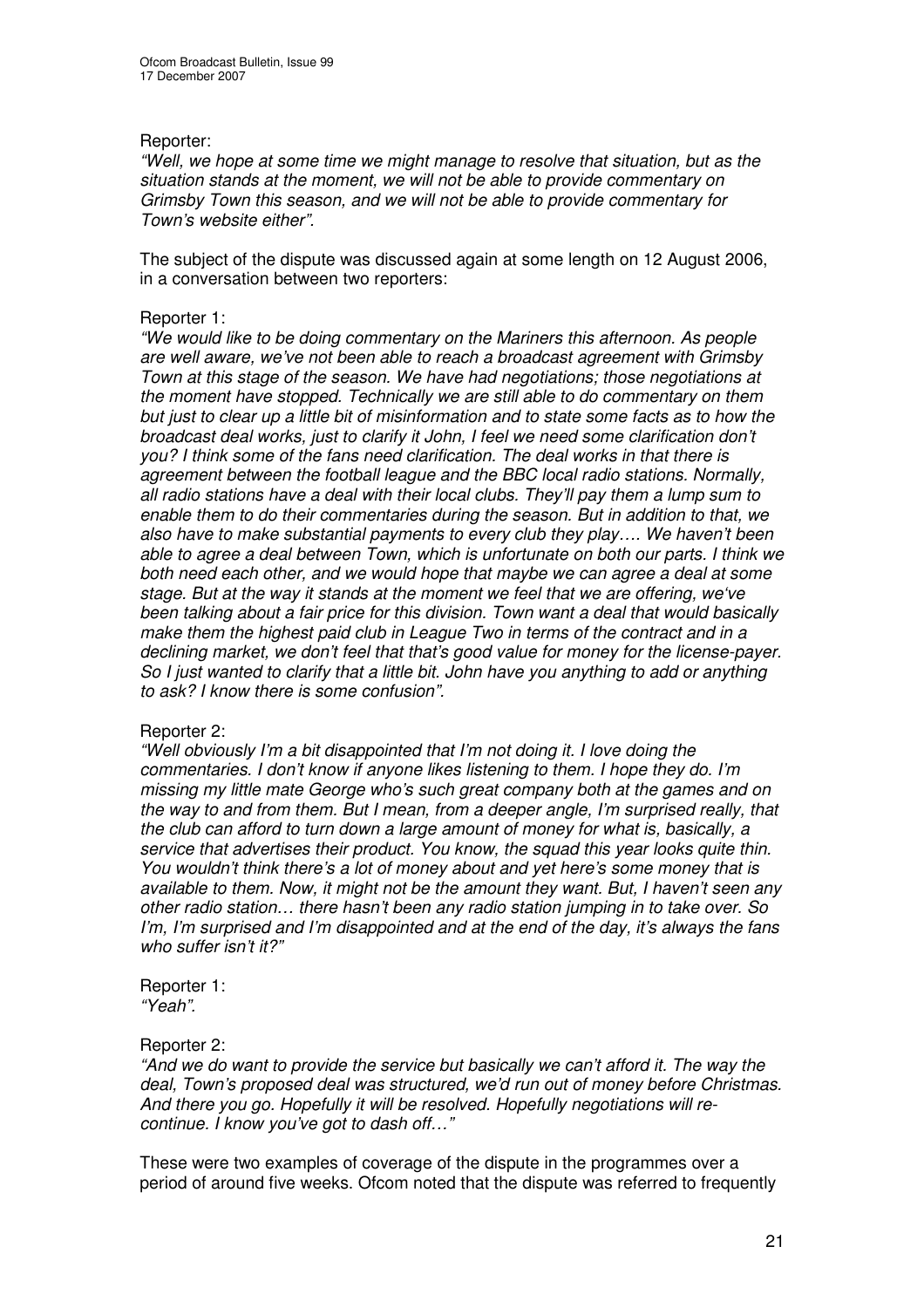and at great length, with repeated references to the BBC being unable to afford what the Club was asking. Station representatives said on air, for example:

*"It's a simple as we can't afford to pay the amount of money that the club are looking for a broadcast deal".*

#### *"And we do want to provide the service but basically we can't afford it".*

Ofcom takes the view that it is essential that broadcasters are fully aware of the capacity their reporting has to appear to be unbalanced, particularly when reporting on a story that involves them directly. In making repeated references to the dispute to which it was a party and covering it in a sustained manner over a lengthy period, the BBC was clearly using its position as a broadcaster to lend weight to its view of a dispute to which it was a party.

However, in its overall coverage, Ofcom considered that the BBC did in fact explain clearly the nature of the dispute, the background to it and the positions taken by the two parties to it. It was also made clear that the dispute was still going on between the parties. Listeners would therefore have been able to form their own opinion as to the merits of each side to the dispute and the coverage did not result in unfairness to the Club in the broadcast programmes.

(ii) As regards the complaint that the station mounted a campaign of misleading, inaccurate and derogatory remarks about the Club, Ofcom noted the particular extracts of the programmes about which Mr Fenty complained. On 9 September 2006, a match summariser said:

*"Those people that are really committed to the Club and that are there day in day out, they want to see a bit more put into the Club. They want to see a better class of player. That's difficult in today's financial circumstance. Talking about the manager, we are talking about his job at this particular time. When he's operating as everybody knows in the flea market and everyone knows you're…gonna eventually get some fleas… you've got to get involved and we really mean business. We have got a find some cash from somewhere to buy a player that has got a pedigree that people can believe in…"*

The remark about the "flea market" was followed up in a discussion between two reporters, when one of them said:

*"Everyone who comes here is basically because other clubs don't want them and it's very rare that you get someone like a Mildenhall or a Rob Jones. They're absolute nuggets that you can get and it's a shame Town didn't hang on to them. So far this season there hasn't been anyone like that. Usually you get a couple a season but it just hasn't happened for them so far."*

Mr Fenty also complained about a remark by a presenter, who said:

*"I'm not sure about the Mariners this season. It's a small squad. Dave Moore the physio will have his work cut out. It's more Dads' Army than Lad's Army the Town squad – or parts of it. But we will wait and see what happens."*

Ofcom noted that Mr Fenty was likely to be sensitive to such remarks, given the dispute that was taking place between the Club and the station. It also noted the BBC's view, expressed in its statement in response to Mr Fenty's complaint, that the remark about players going to the Club because other clubs did not want them was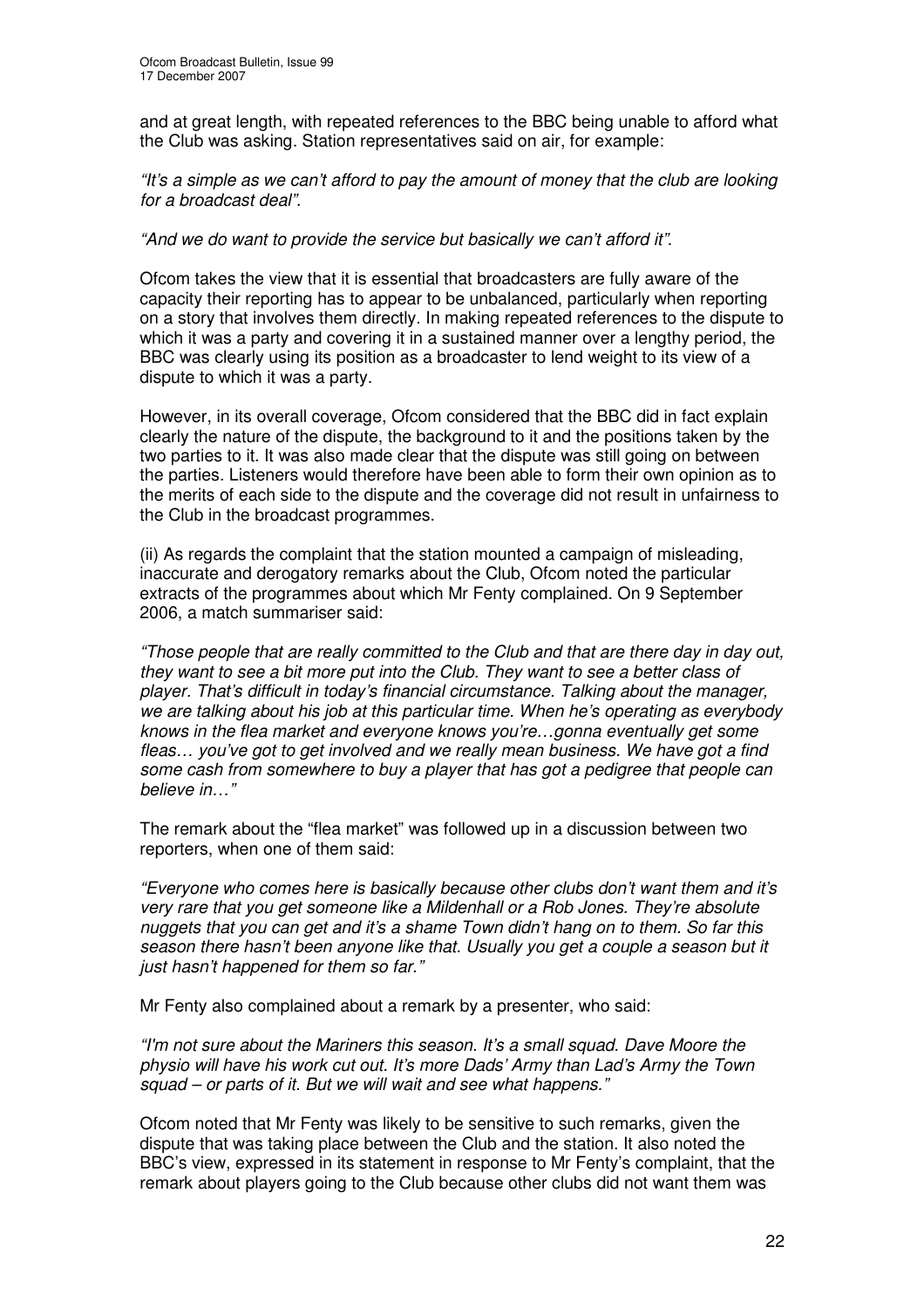"somewhat sweeping". However, Ofcom considered that the references by a former manager of the Club to a "flea market" and the references to other clubs and to "Dad's Army" were entirely in keeping with the normal cut and thrust of sports coverage. Even in the context of the dispute, it was not unfair for presenters and reporters to engage in light hearted banter of this sort. In these circumstances, Ofcom did not consider that these remarks were unfair to the Club.

In view of the decisions at (i) and (ii) above, Ofcom found that the programme was not unfair to the Club in this respect.

Ofcom next considered the complaint that, on 5 August 2006, the station untruthfully reported that the Club's manager was not available for interview.

In considering this head of complaint, Ofcom took into account Practice 7.9 of the Code, as set out under decision head a) above.

Ofcom noted an email sent by the commercial manager of the Club to the Managing Director of the station on 2 August 2006, in which he referred to the arrangements between the Club and the station, in view of the fact that the parties had not reached an agreement:

"The basis of this arrangement does not extend to open and direct access to the Chairman, Manager and selected players".

Ofcom also noted the following conversation between a presenter and a reporter during the broadcast on 5 August 2006.

#### Presenter:

*"…the club have denied us access to the manager and players – which is a great shame. Because there is a wrangle over the commentary deal, and we would love to talk to Graham Roger and young Peter Bore who scored two dear goals on his debut.* He deserves a platform to come on and tell the fans how he saw it and tell us a little *bit about himself. But the club are stopping us talking to the players and managers…Mike White's been at the sort of post-match press conference..."*

Ofcom considered that in view of the email from the Club to the station, it was not unreasonable for the BBC to report that the Club was not allowing interviews. Ofcom took the view that, in this context, a press conference was not the same as an interview. It was therefore not unfair for the station to report that the Club had not allowed an interview with the manager and players, even though they were present at the press conference.

Ofcom found no unfairness to the Club in this respect.

Accordingly the Ofcom has not upheld the complaint of unfair treatment in the broadcast of the programmes.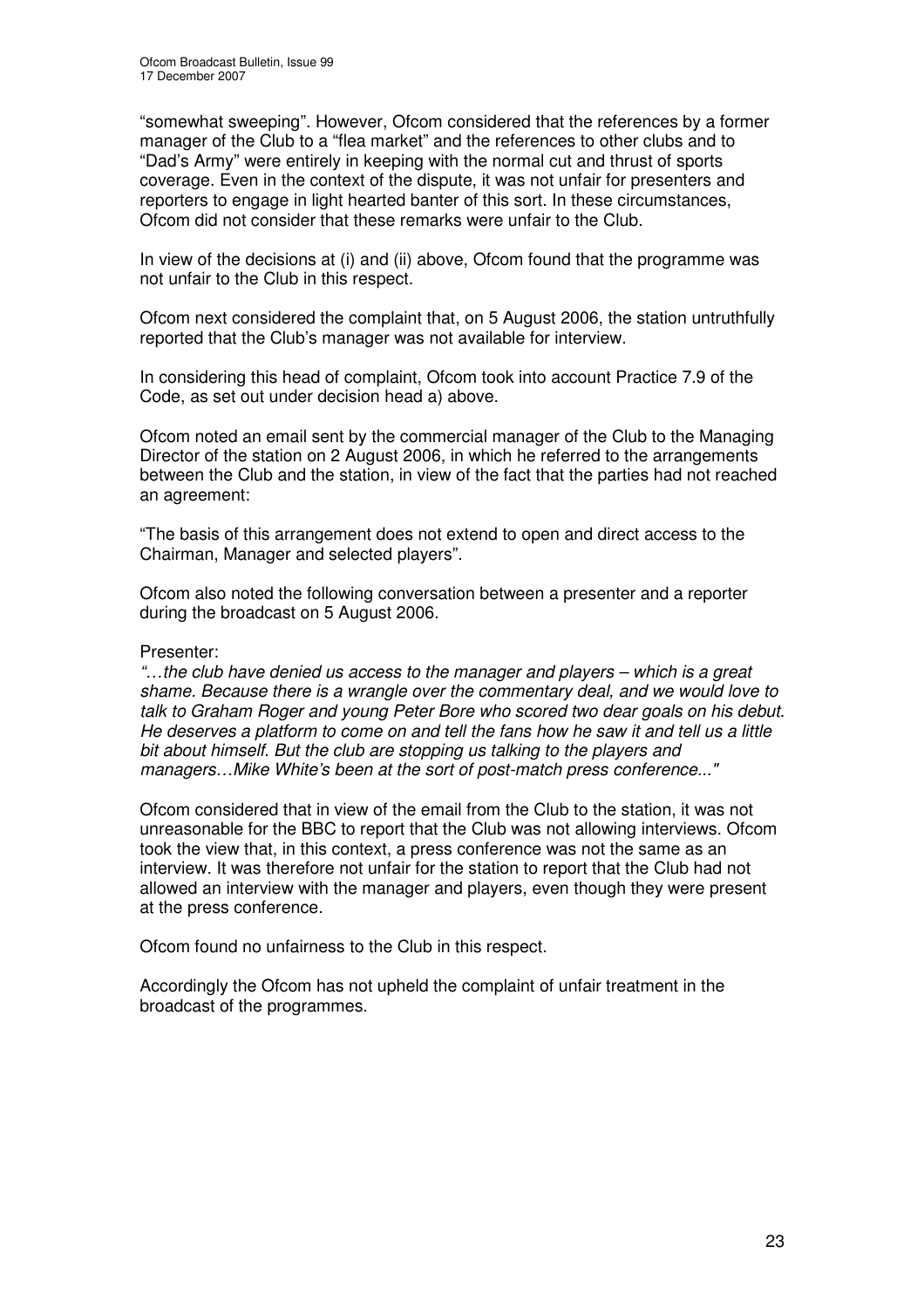# **Complaint by Mr John Fenty on his own behalf and on behalf of Grimsby Town Football Club**

*Sports programme, BBC Radio Humberside, 28 April 2007*

#### **Summary:** Ofcom has not upheld this complaint of unfair treatment.

During a sports programme broadcast on 28 April 2007, the presenter said that a reporter from BBC Radio Humberside ("the station") was not allowed to attend a press conference being held by Grimsby Town Football Club ("the Club"). The presenter said that Mr John Fenty, the Chairman of the Club, had stopped the station from attending the press conference and had called him a *"plonker"*. The reporter clarified during the programme that he had, in fact, attended the press conference. An apology was then issued two days later by the presenter, who said that the station had been allowed to attend the press conference but not permitted by Mr Fenty to interview a player who was retiring from the Club that day. He also apologised for *"other remarks"* which were made.

At the time of the broadcast, there was a dispute between the Club and the station, relating to the failure of the two parties to agree a season-long buy-out contract for the station's broadcast coverage of the Club's matches.

Mr Fenty complained to Ofcom on his own behalf and on behalf of the Club that they were treated unfairly in the broadcast.

Ofcom found that an offensive term was used about Mr Fenty and an inaccurate reference made suggesting that the station had not been allowed to attend a Club press conference. The broadcast was unfair in both these respects. However, the issues were in Ofcom's view resolved by the broadcast, twice, of an apology by the station and therefore, taking into account all the coverage, including the subsequent broadcasts, no unfair treatment resulted to Mr Fenty. A reference to Mr Fenty not allowing an interview with a player who was retiring was not unfair.

#### **Introduction**

During a sports programme broadcast on 28 April 2007, the presenter said that a reporter from BBC Radio Humberside ("the station") was not allowed to attend a press conference being held by Grimsby Town Football Club ("the Club"). The presenter said that Mr John Fenty, the Chairman of the Club, had stopped the station from attending the press conference and had called him a *"plonker"*. The reporter clarified during the programme that he had, in fact, attended the press conference. An apology was then issued two days later by the presenter, who said that the station had been allowed to attend the press conference but not permitted by Mr Fenty to interview a player who was retiring from the Club that day. He also apologised for *"other remarks"* which were made.

At the time of the broadcast, there was a dispute between the Club and the station, relating to the failure of the two parties to agree a season-long buy-out contract for the station's broadcast coverage of the Club's matches.

Mr Fenty complained to Ofcom on his own behalf and on behalf of the Club that they were treated unfairly in the broadcast.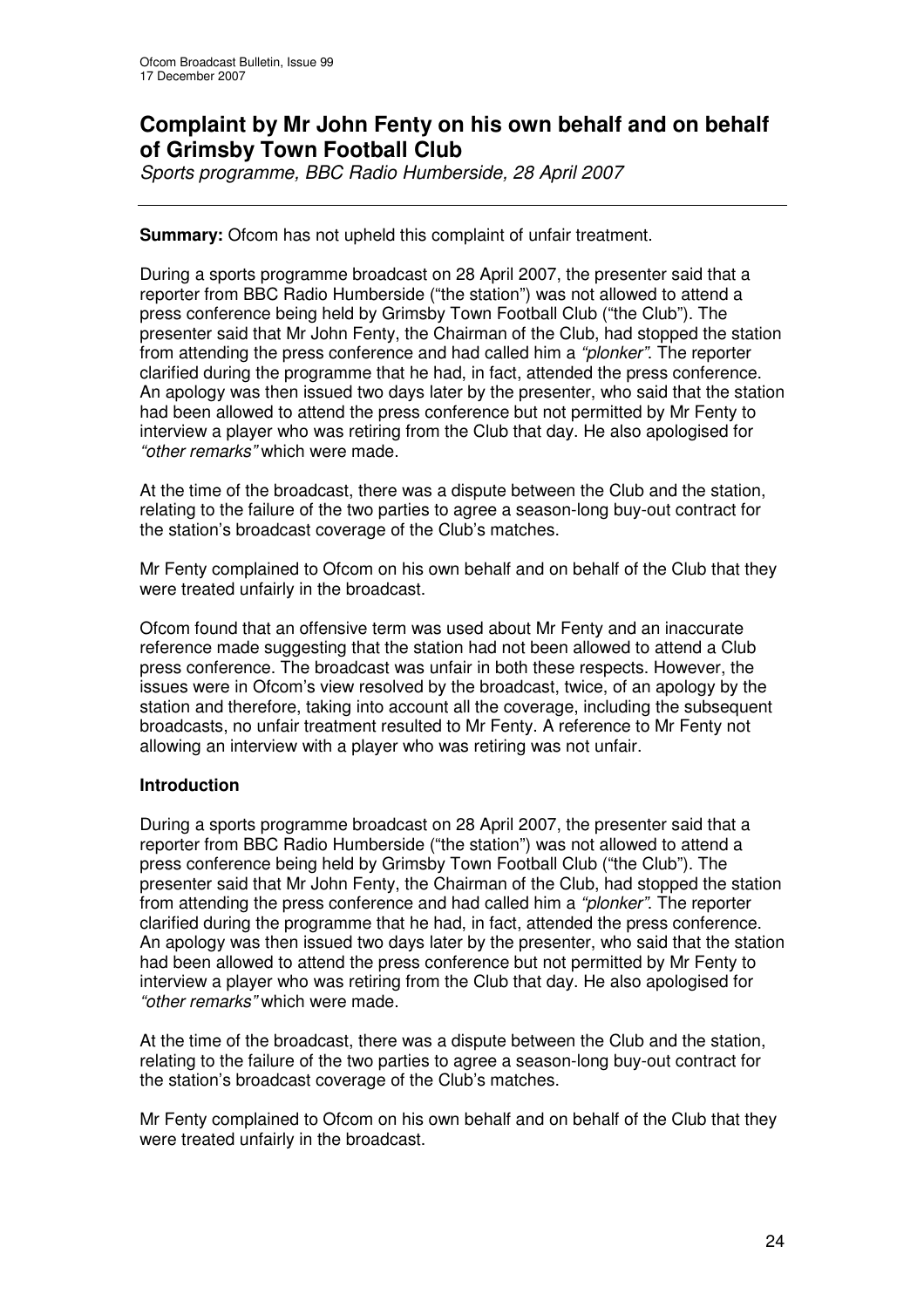## **The Complaint**

#### **Mr Fenty's case**

In summary, Mr Fenty complained that he and the Club were treated unfairly in the programme in that:

Mr Fenty was referred to by the presenter as a *"plonker"* and this was followed by laughter.

The presenter said, incorrectly, that the station had not been allowed to attend a press conference at the Club.

The presenter did not explain the reasons the station was not permitted an interview with John McDermott, the player who was retiring. This was because such an interview would not have been in accordance with the terms of a Memorandum Broadcast Agreement between the Club and the BBC. He also suggested incorrectly that Mr Fenty was responsible for the decision not to allow an interview. With reference to an interview that had taken place with another player, Danny North, the previous week, Mr Fenty said that he knew nothing about that and, therefore, had not expressed a view about it.

#### **The BBC's case**

In response to the complaint of unfair treatment, the BBC said in summary:

The BBC had acknowledged immediately that the comment made about Mr Fenty was offensive and inappropriate. The station took swift steps to agree with Mr Fenty a suitable apology for broadcast at the first available and most appropriate opportunity. Mr Fenty emailed the station about the remark the day after the broadcast. His email was received by the station editor the following morning. An apology was agreed and broadcast for the first time at the beginning of the *Sport Talk* programme on that Monday.

The BBC said that the apology also covered the second issue raised by Mr Fenty, namely that it had been stated, wrongly, in the programme that Mr Fenty had prevented the station from attending the post-match press conference.

The BBC said that the original error concerning the press conference had been the result of an innocent but unfortunate misunderstanding between the sports editor and the reporter who had been covering the Club's match. It was clear from the recordings that the match reporter had clarified later in the programme that the station had not been prevented from attending the press conference but had been prevented from conducting a one-to-one interview with a retiring player, John McDermott.

The apology was broadcast at the beginning of the programme and, following discussion with Mr Fenty, it was agreed that the apology should be broadcast again the following Saturday during the half time interval of a rugby league match, when the football scores would be rounded up and the apology would have appropriate prominence. In the BBC's view, the incident, which was a cause for regret and apology by the BBC, had been dealt with satisfactorily on terms agreed with Mr Fenty.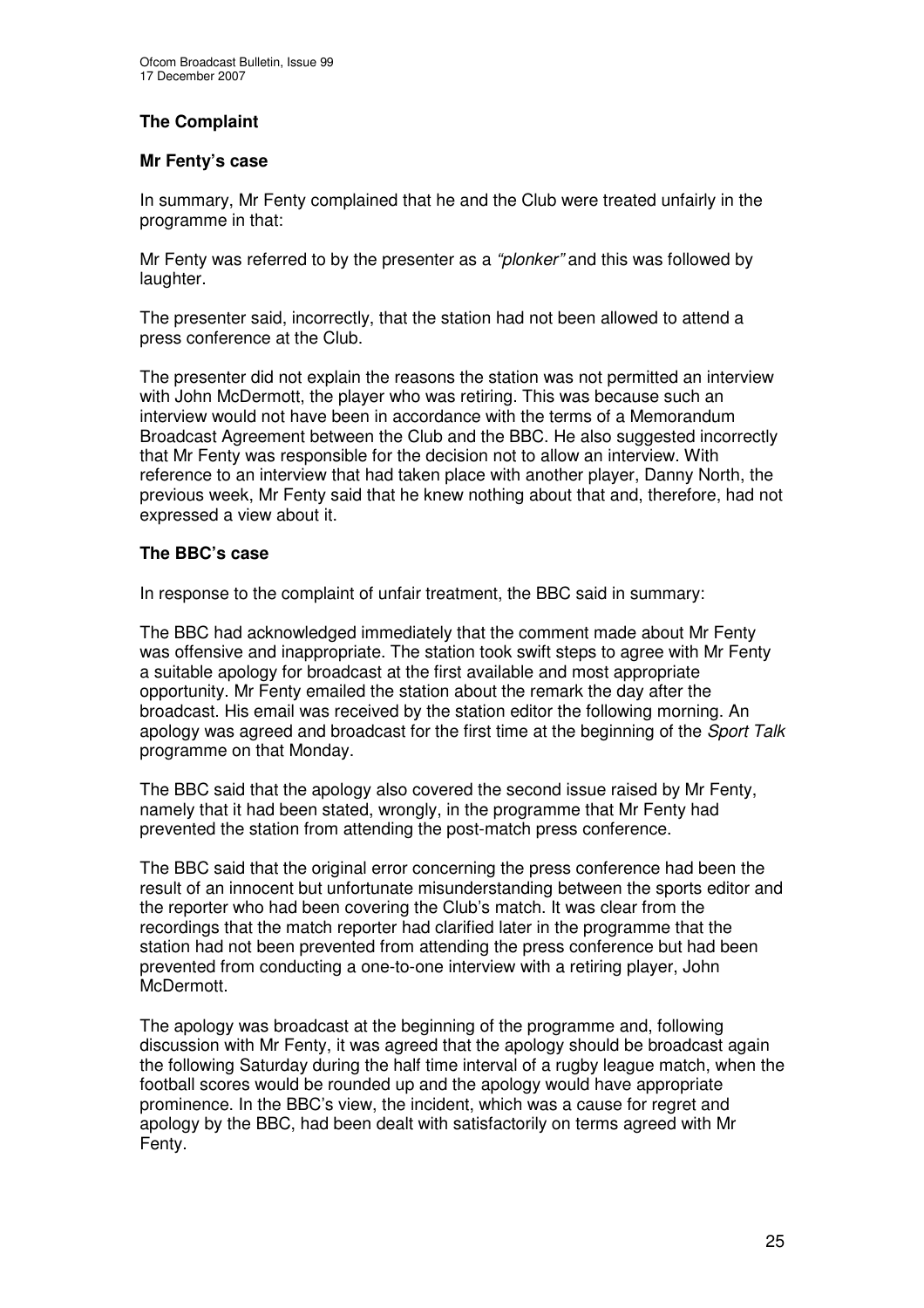The BBC said that it was not the case that the interview requested by the BBC would not have been in accordance with the terms of a Memorandum of Agreement between the Club and the BBC. The agreement allowed for access to players with the permission of the Club, which could be given by any one of three specified individuals. The agreement was not prohibitive and would not have been breached if an interview had been agreed by the Club. It was the Club's refusal to sanction it that prevented the interview taking place. The agreement was, therefore, irrelevant when it came to explaining to the audience why the interview would not take place.

The BBC noted Mr Fenty's complaint that the programme was unfair because, contrary to the impression given in the programme, he had nothing to do with the decision on the day to deny the station access to John McDermott for a one-to-one interview. The BBC also noted Mr Fenty's statement that he knew nothing about an interview that had taken place the week before with another player, Danny North.

The BBC took issue with the recollection of the Club's press officer as set out in a statement submitted with Mr Fenty's complaint. The BBC said it was the match reporter's recollection that, in a conversation he had with the press officer, the press officer had referred to the interview with Danny North and made specific reference to the Chairman's displeasure at the interview having taken place. Furthermore, the BBC noted that in the Club's statement to Ofcom, the press officer said that he told the reporter that "…the Chairman would have my 'guts for garters' if I was to allow him to talk to the player". This admission placed responsibility for the denial of an interview firmly with Mr Fenty, even if he had no direct conversation with the press officer about it.

## **Decision**

Ofcom's statutory duties include the application, in the case of all television and radio services, of standards which provide adequate protection to members of the public and all other persons from unfair treatment in programmes included in such services.

In carrying out its duties, Ofcom has regard to the need to secure that the application of these standards is in the manner that best guarantees an appropriate level of freedom of expression. Ofcom is also obliged to have regard in all cases, to the principles under which regulatory activities should be transparent, accountable, proportionate, consistent and targeted only at cases in which action is needed.

Mr Fenty's complaint was considered by Ofcom's Executive Fairness Group. Ofcom considered the complaint and the broadcaster's response and comments from each party, together with recordings and transcripts of the programmes as broadcast.

Ofcom found as follows:

In considering Mr Fenty's complaint that he and the Club were treated unfairly, Ofcom took into account Practice 7.9 of the Code. Practice 7.9 states that broadcasters must take reasonable care to satisfy themselves that material facts have not been presented, disregarded or omitted in a way that is unfair to an individual or organisation.

Ofcom noted that the term used with reference to Mr Fenty and was derogatory and offensive. This was unfair to him. However Ofcom noted that the BBC had accepted immediately that the remark was offensive and inappropriate. The BBC had broadcast an apology, the terms of which were discussed and agreed with Mr Fenty. The presenter of the programme said: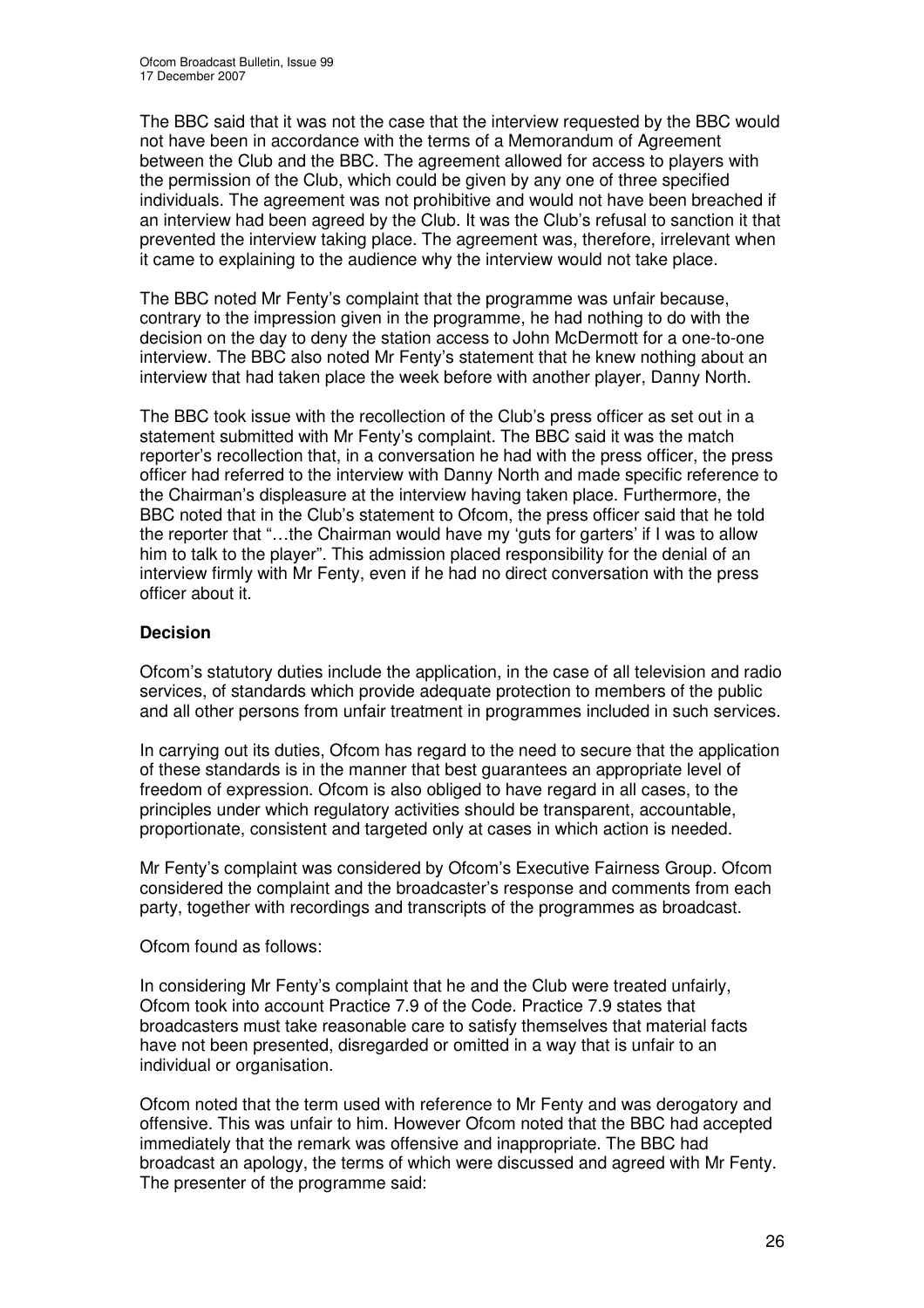*"As we start tonight's programme it's important for me to take a few moments to clarify a mistake that was made during our Saturday Sport programme this past weekend. During the programme I told listeners that Grimsby Town's Chairman, John Fenty, had refused us access to the after-match conference at Blundell Park. I want to make it clear now that that was not in fact the case. Although we did clarify this mistake within a few minutes on Saturday afternoon, we felt that it important to do so again this evening. I, and everyone at BBC Radio Humberside, is sorry for this mistake and we also apologise for any offence that was caused by further remarks made on air".*

The apology was first broadcast on the Monday following the original Saturday broadcast. It was broadcast again the following Saturday. In these circumstances, Ofcom considered that the complaint had, in effect, been resolved by the BBC, and therefore found in the context of the subsequent broadcasts no unfairness resulted to Mr Fenty.

In relation to the complaint that the presenter had said that the station had not been allowed to attend a press conference at the Club, Ofcom noted that the station was able to attend a press conference, but the reporter had not been permitted a one-toone interview with the player who was retiring from the Club. This error was corrected during the broadcast programme and was also referred to in the apology (as set out under Decision head a) above). In considering whether the comment was unfair to the Club, Ofcom noted that there was a dispute taking place at the time between the Club and the station about coverage of the Club's matches. In these circumstances, the suggestion that the station was not allowed to attend a press conference was a significant allegation. The allegation was unfounded and this was unfair. However, as set out under Decision head a) above, Ofcom considered that the apology, broadcast twice, resolved this issue. Ofcom therefore found that in the context of the subsequent broadcasts no unfairness resulted to Mr Fenty.

Finally Ofcom considered Mr Fenty's complaint that the presenter did not explain the reasons why the station was not permitted an interview with a player who was retiring. Ofcom noted that the presenter said that:

*"…what is the disappointing thing for me is that we've not been allowed to talk to John McDermott* [the retiring player] *today…I know John McDermott wanted to come and talk to us but I'm afraid Mr Fenty has stopped us from doing so."*

Ofcom also noted the contents of a statement made by the Club's press officer and provided to Ofcom by Mr Fenty. The press officer said:

"We have not permitted Radio Humberside to conduct one-on-one interviews since the early part of the season, and denying them access to John McDermott was in keeping with a memorandum which we received earlier in the season… After pressing me further, I told John that the Chairman would "have my guts for garters" if I was to allow him to talk to the player."

Ofcom noted that there was a dispute between the parties as to whether Mr Fenty was aware of an interview that had taken place the week before with another player. Ofcom's is not a fact-finding tribunal and as such is not required to resolve conflicts of evidence as to the nature or accuracy of particular accounts of events where it feels it is unable to do so. However, it appeared to Ofcom on the basis of the material provided that there was a general denial of access to the BBC for one-to-one interviews with players was in place, for which Mr Fenty, as Chairman of the Club,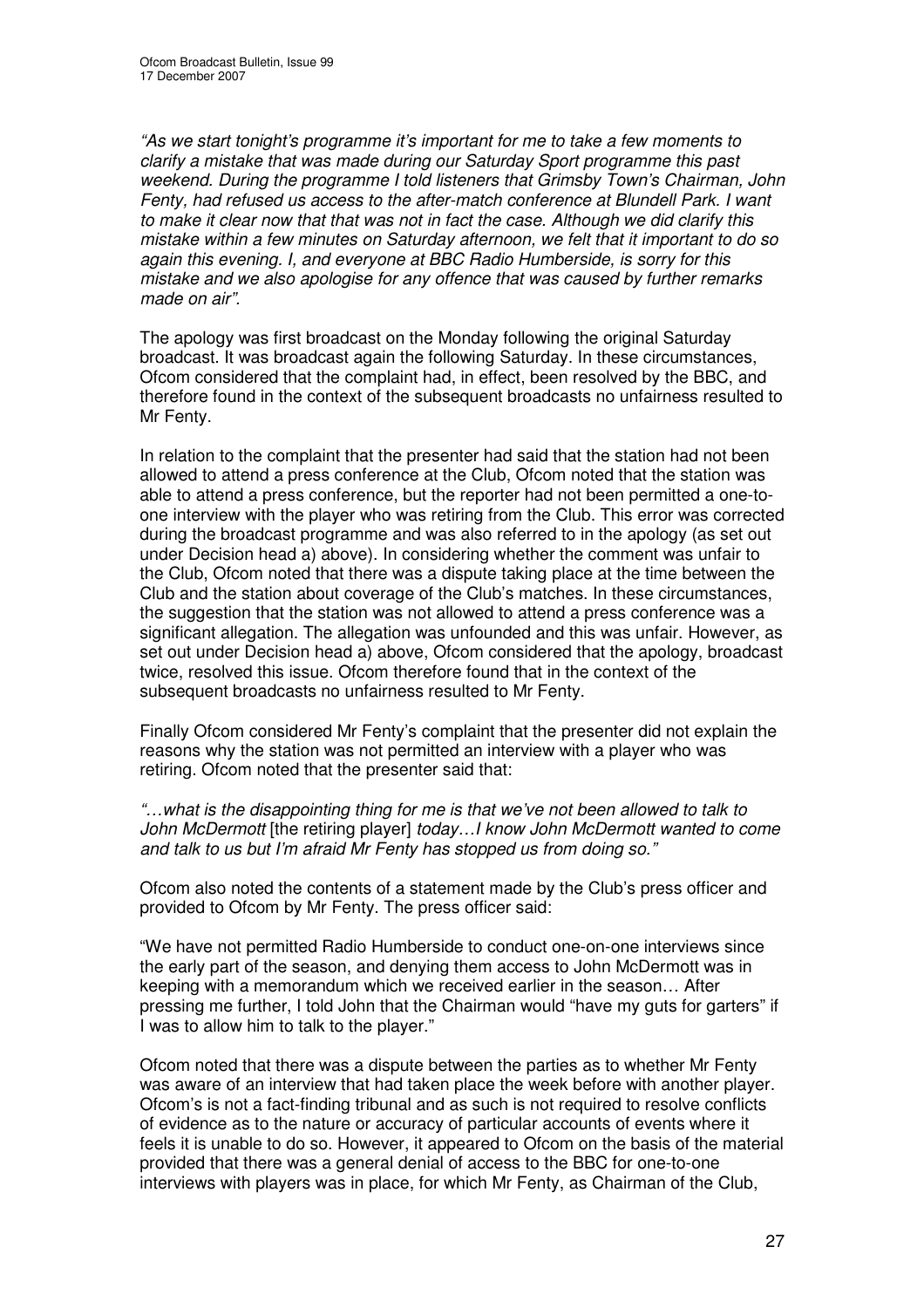was responsible. While he may not have specifically forbidden an interview with John McDermott, it was not unfair, in the circumstances, for the presenter to say that Mr Fenty had prevented the station from interviewing the retiring player.

Ofcom found no unfairness to the Club in these respects.

Accordingly the Executive Fairness Group has not upheld the complaint of unfair treatment of Mr Fenty and the Club in the programme.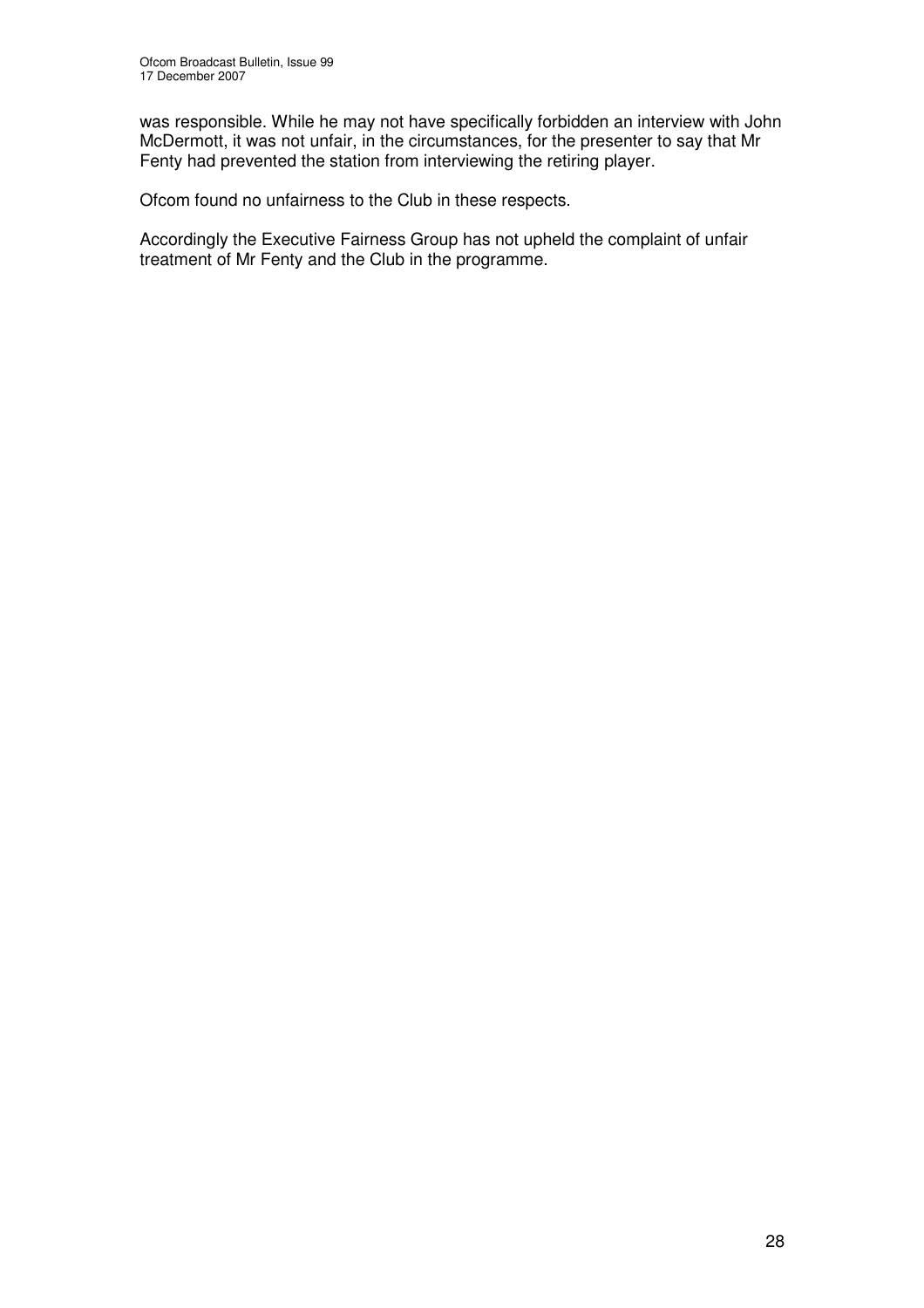# **Other Programmes Not in Breach/Out of Remit**

# **29 November to 11 December 2007**

| Programme                 | <b>Trans</b><br><b>Date</b> | <b>Channel</b>                | Category                                      | No of<br>complaints |
|---------------------------|-----------------------------|-------------------------------|-----------------------------------------------|---------------------|
| 30 Rock                   | 15/11/2007                  | Five                          | Generally Accepted<br><b>Standards</b>        | 1                   |
| A Question of Sport       | 26/10/2007                  | Dave                          | Scheduling                                    | 1                   |
| <b>Adil Ray Show</b>      | 31/10/2007                  | <b>BBC Asian</b><br>Network   | Generally Accepted<br><b>Standards</b>        | $\overline{1}$      |
| All Star Family Fortunes  | 17/11/2007                  | ITV1                          | Generally Accepted<br>Standards               | 1                   |
| Autopsy: Emergency Room   | 06/11/2007                  | Channel 4                     | <b>Generally Accepted</b><br>Standards        | $\overline{4}$      |
| Autopsy: Emergency Room   | 20/11/2007                  | Channel 4                     | <b>Generally Accepted</b><br><b>Standards</b> | 1                   |
| Autopsy: Emergency Room   | 13/11/2007                  | Channel 4                     | <b>Generally Accepted</b><br><b>Standards</b> | 1                   |
| Autumn Interlude          |                             | <b>CBeebies</b>               | Substance Abuse                               | 1                   |
| <b>BBC News</b>           | 24/10/2007                  | BBC1                          | Generally Accepted<br><b>Standards</b>        | 1                   |
| <b>BBC News</b>           | 23/11/2007                  | BBC1                          | Generally Accepted<br>Standards               | 1                   |
| <b>BBC Radio WM</b>       | 14/10/2007                  | <b>BBC Radio</b><br><b>WM</b> | Generally Accepted<br>Standards               | 1                   |
| <b>Babeworld TV</b>       | 29/08/2007                  | Babeworld<br>TV               | Commercial<br>References                      | 1                   |
| <b>Blue Peter</b>         | 31/10/2007                  | BBC1                          | Dangerous Behaviour                           | 3                   |
| Bones (trailer)           | 15/11/2007                  | Sky One                       | Violence                                      | 1                   |
| <b>Breakfast</b>          | 04/12/2007                  | BBC1                          | <b>Undue Prominence</b>                       | 1                   |
| <b>Breakfast</b>          | 20/11/2007                  | BBC1                          | Due Impartiality/Bias                         | 1                   |
| Bremner, Bird and Fortune | 04/11/2007                  | Channel 4                     | Offensive Language                            | 3                   |
| Channel 4 News            | 08/11/2007                  | Channel 4                     | Generally Accepted<br>Standards               | $\overline{1}$      |
| Channel 4 News            | 16/10/2007                  | Channel 4                     | Generally Accepted<br>Standards               | 1                   |
| Children in Need          | 16/11/2007                  | BBC1                          | Generally Accepted<br><b>Standards</b>        | $\overline{2}$      |
| <b>Chris Moyles Show</b>  | 20/11/2007                  | <b>BBC Radio 1</b>            | Substance Abuse                               | 1                   |
| Chris Moyles Show         | 20/11/2007                  | <b>BBC Radio 1</b>            | Generally Accepted<br>Standards               | $\overline{1}$      |
| <b>Coronation Street</b>  | 19/11/2007                  | ITVI                          | Generally Accepted<br><b>Standards</b>        | 1                   |
| <b>Coronation Street</b>  | 09/11/2007                  | ITV1                          | Generally Accepted<br><b>Standards</b>        | 3                   |
| <b>Coronation Street</b>  | 18/11/2007                  | ITV1                          | Religious Offence                             | 1                   |
| Cranford                  | 25/11/2007                  | BBC1                          | Generally Accepted<br>Standards               | 1                   |
| <b>Criminal Minds</b>     | 14/11/2007                  | Virgin 1                      | Generally Accepted<br><b>Standards</b>        | 1                   |
| Deepa Rai                 | 20/11/2007                  | Sunrise<br>Radio              | Generally Accepted<br>Standards               | 1                   |
| Diddy Dick and Dom        | 14/09/2007                  | CBBC                          | Violence                                      | 1                   |
| Dispatches (trailer)      | 08/11/2007                  | Channel 4                     | Dangerous Behaviour                           | 1                   |
| Doc Martin                | 06/11/2007                  | ITV1                          | Generally Accepted<br>Standards               | 1                   |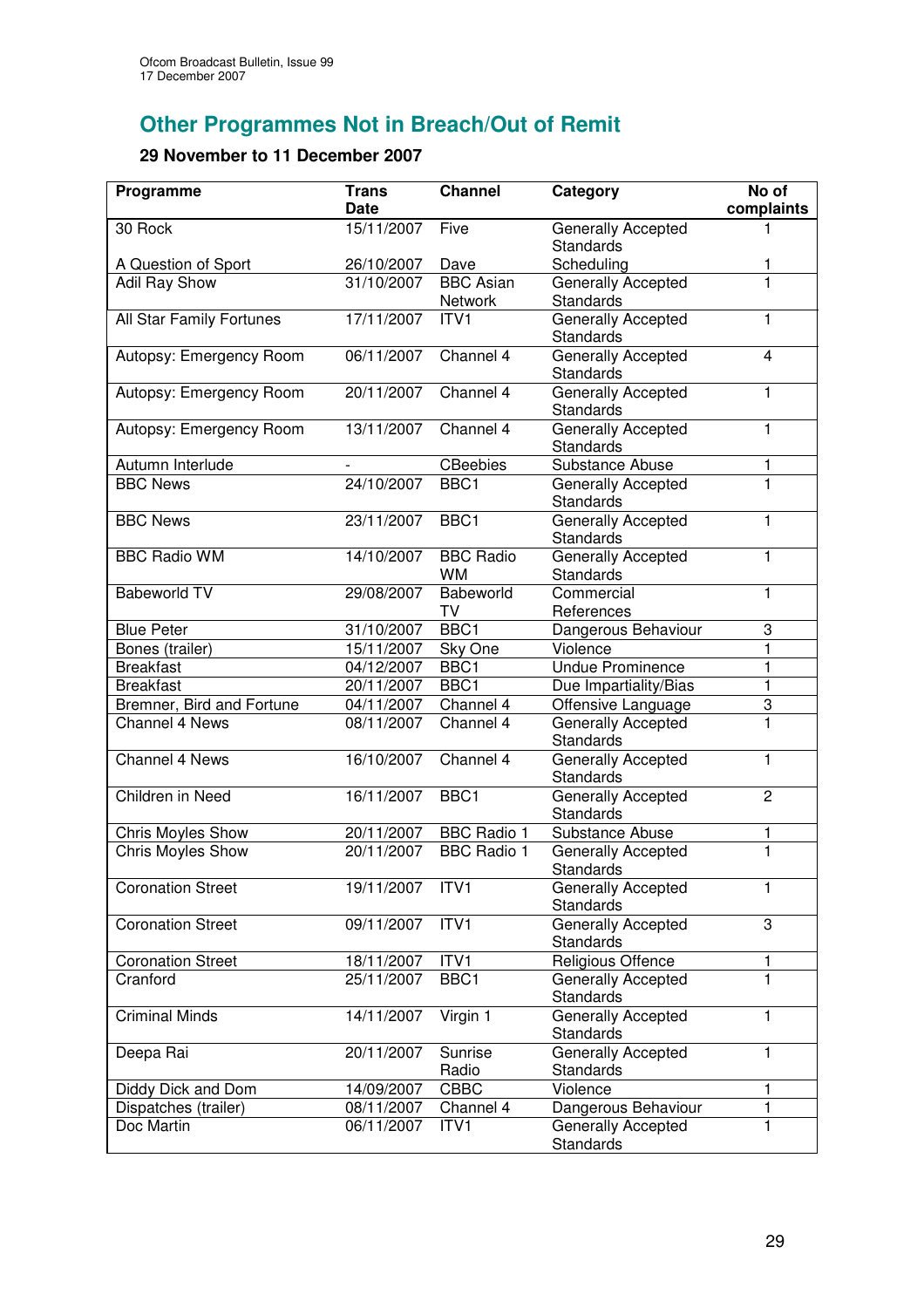| BBC <sub>3</sub><br>1<br>Crime<br>(incite/encourage)<br>26/11/2007<br>BBC <sub>2</sub><br>Dragon's Den<br>Commercial<br>1<br>References<br><b>Drivetime</b><br><b>BBC Radio 2</b><br>29/11/2007<br>Commercial<br>1<br>References<br>Drugs: The Low Down on<br>30/11/2007<br>Channel 4<br>Substance Abuse<br>$\overline{2}$<br>Getting High<br>Dubplate Drama<br>26/10/2007<br>Channel 4<br>Crime<br>1<br>(incite/encourage)<br>15/11/2007<br>BBC1<br>1<br>Eastenders<br>Generally Accepted<br><b>Standards</b><br>18/11/2007<br>BBC1<br>Violence<br>Eastenders<br>1<br>ī<br>13/11/2007<br>BBC1<br>Generally Accepted<br>Eastenders<br>Standards<br>BBC1<br>06/11/2007<br>Inaccuracy/Misleading<br>Eastenders<br>1<br>$\overline{2}$<br>Use of Premium Rate<br><b>Election Crisis in Pakistan</b><br><b>DM Digital</b><br><b>Numbers</b><br>Channel 4<br>1<br><b>Embarrassing Illnesses</b><br>21/06/2007<br>Sex/Nudity<br>$\mathbf{1}$<br><b>Family Sins</b><br>19/11/2007<br>Five<br>Violence<br>$\mathbf{1}$<br>Fanny Hill<br>03/11/2007<br>BBC4<br>Sex/Nudity<br>$\overline{5}$<br>BBC1<br>Fanny Hill (trailer)<br>14/10/2007<br>Sex/Nudity<br><b>BBC Radio 5</b><br>1<br><b>Fighting Talk</b><br>17/11/2007<br><b>Generally Accepted</b><br>Standards<br>Live<br><b>Five News</b><br>20/11/2007<br><b>Generally Accepted</b><br>Five<br>3<br>Standards<br>3<br><b>Five News</b><br>02/11/2007<br>Five<br>Crime<br>(incite/encourage)<br><b>Five News</b><br>Due Impartiality/Bias<br>27/10/2007<br>Five<br>1<br>24/11/2007<br><b>Generally Accepted</b><br>1<br>Friends<br>E <sub>4</sub><br>Standards<br>19/11/2007<br>ITV1<br>Generally Accepted<br><b>GMTV</b><br>1<br>Standards<br>ITV <sub>1</sub><br><b>Generally Accepted</b><br><b>GMTV</b><br>23/11/2007<br>1<br>Standards<br>talkSPORT<br>Generally Accepted<br>25/11/2007<br>1<br>George Galloway<br>Standards<br>talkSPORT<br>Due Impartiality/Bias<br>George Galloway<br>10/11/2007<br>1<br>talkSPORT<br>George Galloway<br>25/11/2007<br><b>Generally Accepted</b><br>1<br><b>Standards</b><br>Have I Got News For You<br>23/11/2007<br>BBC1<br>Generally Accepted<br>1<br><b>Standards</b><br>Have I Got News For You<br>19/11/2007<br>BBC <sub>2</sub><br>Generally Accepted<br>1<br>Standards<br>Have I Got News for You<br>$\overline{c}$<br>09/11/2007<br>BBC1<br>Generally Accepted<br>Standards<br>BBC1<br>11/09/2007<br>Substance Abuse<br>3<br><b>Holby City</b><br><b>Hollow Men</b><br>$\blacksquare$<br>15/11/2007<br><b>BBC Radio 4</b><br><b>Generally Accepted</b><br>Standards<br>5<br>14/11/2007<br>Channel 4<br>Generally Accepted<br>Hollyoaks<br>Standards<br>14/11/2007<br>Sex/Nudity<br>How to Look Good Naked<br>Channel 4<br>4<br>1<br>26/11/2007<br>I'm a CelebrityGet Me Out of<br>ITV <sub>1</sub><br><b>Generally Accepted</b><br>Standards<br>Here!<br>ITVI<br>17/11/2007<br>I'm a CelebrityGet Me Out of<br>Generally Accepted<br>1<br>Standards<br>Here!<br>16/11/2007<br>I'm a CelebrityGet Me Out of<br>ITV1<br>Generally Accepted<br>$\overline{4}$ |                      |            |           |  |
|---------------------------------------------------------------------------------------------------------------------------------------------------------------------------------------------------------------------------------------------------------------------------------------------------------------------------------------------------------------------------------------------------------------------------------------------------------------------------------------------------------------------------------------------------------------------------------------------------------------------------------------------------------------------------------------------------------------------------------------------------------------------------------------------------------------------------------------------------------------------------------------------------------------------------------------------------------------------------------------------------------------------------------------------------------------------------------------------------------------------------------------------------------------------------------------------------------------------------------------------------------------------------------------------------------------------------------------------------------------------------------------------------------------------------------------------------------------------------------------------------------------------------------------------------------------------------------------------------------------------------------------------------------------------------------------------------------------------------------------------------------------------------------------------------------------------------------------------------------------------------------------------------------------------------------------------------------------------------------------------------------------------------------------------------------------------------------------------------------------------------------------------------------------------------------------------------------------------------------------------------------------------------------------------------------------------------------------------------------------------------------------------------------------------------------------------------------------------------------------------------------------------------------------------------------------------------------------------------------------------------------------------------------------------------------------------------------------------------------------------------------------------------------------------------------------------------------------------------------------------------------------------------------------------------------------------------------------------------------------------------------------------------------------------------------|----------------------|------------|-----------|--|
|                                                                                                                                                                                                                                                                                                                                                                                                                                                                                                                                                                                                                                                                                                                                                                                                                                                                                                                                                                                                                                                                                                                                                                                                                                                                                                                                                                                                                                                                                                                                                                                                                                                                                                                                                                                                                                                                                                                                                                                                                                                                                                                                                                                                                                                                                                                                                                                                                                                                                                                                                                                                                                                                                                                                                                                                                                                                                                                                                                                                                                                         | Don't tell the Bride | 15/11/2007 |           |  |
|                                                                                                                                                                                                                                                                                                                                                                                                                                                                                                                                                                                                                                                                                                                                                                                                                                                                                                                                                                                                                                                                                                                                                                                                                                                                                                                                                                                                                                                                                                                                                                                                                                                                                                                                                                                                                                                                                                                                                                                                                                                                                                                                                                                                                                                                                                                                                                                                                                                                                                                                                                                                                                                                                                                                                                                                                                                                                                                                                                                                                                                         |                      |            |           |  |
|                                                                                                                                                                                                                                                                                                                                                                                                                                                                                                                                                                                                                                                                                                                                                                                                                                                                                                                                                                                                                                                                                                                                                                                                                                                                                                                                                                                                                                                                                                                                                                                                                                                                                                                                                                                                                                                                                                                                                                                                                                                                                                                                                                                                                                                                                                                                                                                                                                                                                                                                                                                                                                                                                                                                                                                                                                                                                                                                                                                                                                                         |                      |            |           |  |
|                                                                                                                                                                                                                                                                                                                                                                                                                                                                                                                                                                                                                                                                                                                                                                                                                                                                                                                                                                                                                                                                                                                                                                                                                                                                                                                                                                                                                                                                                                                                                                                                                                                                                                                                                                                                                                                                                                                                                                                                                                                                                                                                                                                                                                                                                                                                                                                                                                                                                                                                                                                                                                                                                                                                                                                                                                                                                                                                                                                                                                                         |                      |            |           |  |
|                                                                                                                                                                                                                                                                                                                                                                                                                                                                                                                                                                                                                                                                                                                                                                                                                                                                                                                                                                                                                                                                                                                                                                                                                                                                                                                                                                                                                                                                                                                                                                                                                                                                                                                                                                                                                                                                                                                                                                                                                                                                                                                                                                                                                                                                                                                                                                                                                                                                                                                                                                                                                                                                                                                                                                                                                                                                                                                                                                                                                                                         |                      |            |           |  |
|                                                                                                                                                                                                                                                                                                                                                                                                                                                                                                                                                                                                                                                                                                                                                                                                                                                                                                                                                                                                                                                                                                                                                                                                                                                                                                                                                                                                                                                                                                                                                                                                                                                                                                                                                                                                                                                                                                                                                                                                                                                                                                                                                                                                                                                                                                                                                                                                                                                                                                                                                                                                                                                                                                                                                                                                                                                                                                                                                                                                                                                         |                      |            |           |  |
|                                                                                                                                                                                                                                                                                                                                                                                                                                                                                                                                                                                                                                                                                                                                                                                                                                                                                                                                                                                                                                                                                                                                                                                                                                                                                                                                                                                                                                                                                                                                                                                                                                                                                                                                                                                                                                                                                                                                                                                                                                                                                                                                                                                                                                                                                                                                                                                                                                                                                                                                                                                                                                                                                                                                                                                                                                                                                                                                                                                                                                                         |                      |            |           |  |
|                                                                                                                                                                                                                                                                                                                                                                                                                                                                                                                                                                                                                                                                                                                                                                                                                                                                                                                                                                                                                                                                                                                                                                                                                                                                                                                                                                                                                                                                                                                                                                                                                                                                                                                                                                                                                                                                                                                                                                                                                                                                                                                                                                                                                                                                                                                                                                                                                                                                                                                                                                                                                                                                                                                                                                                                                                                                                                                                                                                                                                                         |                      |            |           |  |
|                                                                                                                                                                                                                                                                                                                                                                                                                                                                                                                                                                                                                                                                                                                                                                                                                                                                                                                                                                                                                                                                                                                                                                                                                                                                                                                                                                                                                                                                                                                                                                                                                                                                                                                                                                                                                                                                                                                                                                                                                                                                                                                                                                                                                                                                                                                                                                                                                                                                                                                                                                                                                                                                                                                                                                                                                                                                                                                                                                                                                                                         |                      |            |           |  |
|                                                                                                                                                                                                                                                                                                                                                                                                                                                                                                                                                                                                                                                                                                                                                                                                                                                                                                                                                                                                                                                                                                                                                                                                                                                                                                                                                                                                                                                                                                                                                                                                                                                                                                                                                                                                                                                                                                                                                                                                                                                                                                                                                                                                                                                                                                                                                                                                                                                                                                                                                                                                                                                                                                                                                                                                                                                                                                                                                                                                                                                         |                      |            |           |  |
|                                                                                                                                                                                                                                                                                                                                                                                                                                                                                                                                                                                                                                                                                                                                                                                                                                                                                                                                                                                                                                                                                                                                                                                                                                                                                                                                                                                                                                                                                                                                                                                                                                                                                                                                                                                                                                                                                                                                                                                                                                                                                                                                                                                                                                                                                                                                                                                                                                                                                                                                                                                                                                                                                                                                                                                                                                                                                                                                                                                                                                                         |                      |            |           |  |
|                                                                                                                                                                                                                                                                                                                                                                                                                                                                                                                                                                                                                                                                                                                                                                                                                                                                                                                                                                                                                                                                                                                                                                                                                                                                                                                                                                                                                                                                                                                                                                                                                                                                                                                                                                                                                                                                                                                                                                                                                                                                                                                                                                                                                                                                                                                                                                                                                                                                                                                                                                                                                                                                                                                                                                                                                                                                                                                                                                                                                                                         |                      |            |           |  |
|                                                                                                                                                                                                                                                                                                                                                                                                                                                                                                                                                                                                                                                                                                                                                                                                                                                                                                                                                                                                                                                                                                                                                                                                                                                                                                                                                                                                                                                                                                                                                                                                                                                                                                                                                                                                                                                                                                                                                                                                                                                                                                                                                                                                                                                                                                                                                                                                                                                                                                                                                                                                                                                                                                                                                                                                                                                                                                                                                                                                                                                         |                      |            |           |  |
|                                                                                                                                                                                                                                                                                                                                                                                                                                                                                                                                                                                                                                                                                                                                                                                                                                                                                                                                                                                                                                                                                                                                                                                                                                                                                                                                                                                                                                                                                                                                                                                                                                                                                                                                                                                                                                                                                                                                                                                                                                                                                                                                                                                                                                                                                                                                                                                                                                                                                                                                                                                                                                                                                                                                                                                                                                                                                                                                                                                                                                                         |                      |            |           |  |
|                                                                                                                                                                                                                                                                                                                                                                                                                                                                                                                                                                                                                                                                                                                                                                                                                                                                                                                                                                                                                                                                                                                                                                                                                                                                                                                                                                                                                                                                                                                                                                                                                                                                                                                                                                                                                                                                                                                                                                                                                                                                                                                                                                                                                                                                                                                                                                                                                                                                                                                                                                                                                                                                                                                                                                                                                                                                                                                                                                                                                                                         |                      |            |           |  |
|                                                                                                                                                                                                                                                                                                                                                                                                                                                                                                                                                                                                                                                                                                                                                                                                                                                                                                                                                                                                                                                                                                                                                                                                                                                                                                                                                                                                                                                                                                                                                                                                                                                                                                                                                                                                                                                                                                                                                                                                                                                                                                                                                                                                                                                                                                                                                                                                                                                                                                                                                                                                                                                                                                                                                                                                                                                                                                                                                                                                                                                         |                      |            |           |  |
|                                                                                                                                                                                                                                                                                                                                                                                                                                                                                                                                                                                                                                                                                                                                                                                                                                                                                                                                                                                                                                                                                                                                                                                                                                                                                                                                                                                                                                                                                                                                                                                                                                                                                                                                                                                                                                                                                                                                                                                                                                                                                                                                                                                                                                                                                                                                                                                                                                                                                                                                                                                                                                                                                                                                                                                                                                                                                                                                                                                                                                                         |                      |            |           |  |
|                                                                                                                                                                                                                                                                                                                                                                                                                                                                                                                                                                                                                                                                                                                                                                                                                                                                                                                                                                                                                                                                                                                                                                                                                                                                                                                                                                                                                                                                                                                                                                                                                                                                                                                                                                                                                                                                                                                                                                                                                                                                                                                                                                                                                                                                                                                                                                                                                                                                                                                                                                                                                                                                                                                                                                                                                                                                                                                                                                                                                                                         |                      |            |           |  |
|                                                                                                                                                                                                                                                                                                                                                                                                                                                                                                                                                                                                                                                                                                                                                                                                                                                                                                                                                                                                                                                                                                                                                                                                                                                                                                                                                                                                                                                                                                                                                                                                                                                                                                                                                                                                                                                                                                                                                                                                                                                                                                                                                                                                                                                                                                                                                                                                                                                                                                                                                                                                                                                                                                                                                                                                                                                                                                                                                                                                                                                         |                      |            |           |  |
|                                                                                                                                                                                                                                                                                                                                                                                                                                                                                                                                                                                                                                                                                                                                                                                                                                                                                                                                                                                                                                                                                                                                                                                                                                                                                                                                                                                                                                                                                                                                                                                                                                                                                                                                                                                                                                                                                                                                                                                                                                                                                                                                                                                                                                                                                                                                                                                                                                                                                                                                                                                                                                                                                                                                                                                                                                                                                                                                                                                                                                                         |                      |            |           |  |
|                                                                                                                                                                                                                                                                                                                                                                                                                                                                                                                                                                                                                                                                                                                                                                                                                                                                                                                                                                                                                                                                                                                                                                                                                                                                                                                                                                                                                                                                                                                                                                                                                                                                                                                                                                                                                                                                                                                                                                                                                                                                                                                                                                                                                                                                                                                                                                                                                                                                                                                                                                                                                                                                                                                                                                                                                                                                                                                                                                                                                                                         |                      |            |           |  |
|                                                                                                                                                                                                                                                                                                                                                                                                                                                                                                                                                                                                                                                                                                                                                                                                                                                                                                                                                                                                                                                                                                                                                                                                                                                                                                                                                                                                                                                                                                                                                                                                                                                                                                                                                                                                                                                                                                                                                                                                                                                                                                                                                                                                                                                                                                                                                                                                                                                                                                                                                                                                                                                                                                                                                                                                                                                                                                                                                                                                                                                         |                      |            |           |  |
|                                                                                                                                                                                                                                                                                                                                                                                                                                                                                                                                                                                                                                                                                                                                                                                                                                                                                                                                                                                                                                                                                                                                                                                                                                                                                                                                                                                                                                                                                                                                                                                                                                                                                                                                                                                                                                                                                                                                                                                                                                                                                                                                                                                                                                                                                                                                                                                                                                                                                                                                                                                                                                                                                                                                                                                                                                                                                                                                                                                                                                                         |                      |            |           |  |
|                                                                                                                                                                                                                                                                                                                                                                                                                                                                                                                                                                                                                                                                                                                                                                                                                                                                                                                                                                                                                                                                                                                                                                                                                                                                                                                                                                                                                                                                                                                                                                                                                                                                                                                                                                                                                                                                                                                                                                                                                                                                                                                                                                                                                                                                                                                                                                                                                                                                                                                                                                                                                                                                                                                                                                                                                                                                                                                                                                                                                                                         |                      |            |           |  |
|                                                                                                                                                                                                                                                                                                                                                                                                                                                                                                                                                                                                                                                                                                                                                                                                                                                                                                                                                                                                                                                                                                                                                                                                                                                                                                                                                                                                                                                                                                                                                                                                                                                                                                                                                                                                                                                                                                                                                                                                                                                                                                                                                                                                                                                                                                                                                                                                                                                                                                                                                                                                                                                                                                                                                                                                                                                                                                                                                                                                                                                         |                      |            |           |  |
|                                                                                                                                                                                                                                                                                                                                                                                                                                                                                                                                                                                                                                                                                                                                                                                                                                                                                                                                                                                                                                                                                                                                                                                                                                                                                                                                                                                                                                                                                                                                                                                                                                                                                                                                                                                                                                                                                                                                                                                                                                                                                                                                                                                                                                                                                                                                                                                                                                                                                                                                                                                                                                                                                                                                                                                                                                                                                                                                                                                                                                                         |                      |            |           |  |
|                                                                                                                                                                                                                                                                                                                                                                                                                                                                                                                                                                                                                                                                                                                                                                                                                                                                                                                                                                                                                                                                                                                                                                                                                                                                                                                                                                                                                                                                                                                                                                                                                                                                                                                                                                                                                                                                                                                                                                                                                                                                                                                                                                                                                                                                                                                                                                                                                                                                                                                                                                                                                                                                                                                                                                                                                                                                                                                                                                                                                                                         |                      |            |           |  |
|                                                                                                                                                                                                                                                                                                                                                                                                                                                                                                                                                                                                                                                                                                                                                                                                                                                                                                                                                                                                                                                                                                                                                                                                                                                                                                                                                                                                                                                                                                                                                                                                                                                                                                                                                                                                                                                                                                                                                                                                                                                                                                                                                                                                                                                                                                                                                                                                                                                                                                                                                                                                                                                                                                                                                                                                                                                                                                                                                                                                                                                         |                      |            |           |  |
|                                                                                                                                                                                                                                                                                                                                                                                                                                                                                                                                                                                                                                                                                                                                                                                                                                                                                                                                                                                                                                                                                                                                                                                                                                                                                                                                                                                                                                                                                                                                                                                                                                                                                                                                                                                                                                                                                                                                                                                                                                                                                                                                                                                                                                                                                                                                                                                                                                                                                                                                                                                                                                                                                                                                                                                                                                                                                                                                                                                                                                                         |                      |            |           |  |
|                                                                                                                                                                                                                                                                                                                                                                                                                                                                                                                                                                                                                                                                                                                                                                                                                                                                                                                                                                                                                                                                                                                                                                                                                                                                                                                                                                                                                                                                                                                                                                                                                                                                                                                                                                                                                                                                                                                                                                                                                                                                                                                                                                                                                                                                                                                                                                                                                                                                                                                                                                                                                                                                                                                                                                                                                                                                                                                                                                                                                                                         |                      |            |           |  |
|                                                                                                                                                                                                                                                                                                                                                                                                                                                                                                                                                                                                                                                                                                                                                                                                                                                                                                                                                                                                                                                                                                                                                                                                                                                                                                                                                                                                                                                                                                                                                                                                                                                                                                                                                                                                                                                                                                                                                                                                                                                                                                                                                                                                                                                                                                                                                                                                                                                                                                                                                                                                                                                                                                                                                                                                                                                                                                                                                                                                                                                         |                      |            |           |  |
|                                                                                                                                                                                                                                                                                                                                                                                                                                                                                                                                                                                                                                                                                                                                                                                                                                                                                                                                                                                                                                                                                                                                                                                                                                                                                                                                                                                                                                                                                                                                                                                                                                                                                                                                                                                                                                                                                                                                                                                                                                                                                                                                                                                                                                                                                                                                                                                                                                                                                                                                                                                                                                                                                                                                                                                                                                                                                                                                                                                                                                                         |                      |            |           |  |
|                                                                                                                                                                                                                                                                                                                                                                                                                                                                                                                                                                                                                                                                                                                                                                                                                                                                                                                                                                                                                                                                                                                                                                                                                                                                                                                                                                                                                                                                                                                                                                                                                                                                                                                                                                                                                                                                                                                                                                                                                                                                                                                                                                                                                                                                                                                                                                                                                                                                                                                                                                                                                                                                                                                                                                                                                                                                                                                                                                                                                                                         |                      |            |           |  |
|                                                                                                                                                                                                                                                                                                                                                                                                                                                                                                                                                                                                                                                                                                                                                                                                                                                                                                                                                                                                                                                                                                                                                                                                                                                                                                                                                                                                                                                                                                                                                                                                                                                                                                                                                                                                                                                                                                                                                                                                                                                                                                                                                                                                                                                                                                                                                                                                                                                                                                                                                                                                                                                                                                                                                                                                                                                                                                                                                                                                                                                         |                      |            |           |  |
|                                                                                                                                                                                                                                                                                                                                                                                                                                                                                                                                                                                                                                                                                                                                                                                                                                                                                                                                                                                                                                                                                                                                                                                                                                                                                                                                                                                                                                                                                                                                                                                                                                                                                                                                                                                                                                                                                                                                                                                                                                                                                                                                                                                                                                                                                                                                                                                                                                                                                                                                                                                                                                                                                                                                                                                                                                                                                                                                                                                                                                                         |                      |            |           |  |
|                                                                                                                                                                                                                                                                                                                                                                                                                                                                                                                                                                                                                                                                                                                                                                                                                                                                                                                                                                                                                                                                                                                                                                                                                                                                                                                                                                                                                                                                                                                                                                                                                                                                                                                                                                                                                                                                                                                                                                                                                                                                                                                                                                                                                                                                                                                                                                                                                                                                                                                                                                                                                                                                                                                                                                                                                                                                                                                                                                                                                                                         |                      |            |           |  |
|                                                                                                                                                                                                                                                                                                                                                                                                                                                                                                                                                                                                                                                                                                                                                                                                                                                                                                                                                                                                                                                                                                                                                                                                                                                                                                                                                                                                                                                                                                                                                                                                                                                                                                                                                                                                                                                                                                                                                                                                                                                                                                                                                                                                                                                                                                                                                                                                                                                                                                                                                                                                                                                                                                                                                                                                                                                                                                                                                                                                                                                         |                      |            |           |  |
|                                                                                                                                                                                                                                                                                                                                                                                                                                                                                                                                                                                                                                                                                                                                                                                                                                                                                                                                                                                                                                                                                                                                                                                                                                                                                                                                                                                                                                                                                                                                                                                                                                                                                                                                                                                                                                                                                                                                                                                                                                                                                                                                                                                                                                                                                                                                                                                                                                                                                                                                                                                                                                                                                                                                                                                                                                                                                                                                                                                                                                                         |                      |            |           |  |
|                                                                                                                                                                                                                                                                                                                                                                                                                                                                                                                                                                                                                                                                                                                                                                                                                                                                                                                                                                                                                                                                                                                                                                                                                                                                                                                                                                                                                                                                                                                                                                                                                                                                                                                                                                                                                                                                                                                                                                                                                                                                                                                                                                                                                                                                                                                                                                                                                                                                                                                                                                                                                                                                                                                                                                                                                                                                                                                                                                                                                                                         |                      |            |           |  |
|                                                                                                                                                                                                                                                                                                                                                                                                                                                                                                                                                                                                                                                                                                                                                                                                                                                                                                                                                                                                                                                                                                                                                                                                                                                                                                                                                                                                                                                                                                                                                                                                                                                                                                                                                                                                                                                                                                                                                                                                                                                                                                                                                                                                                                                                                                                                                                                                                                                                                                                                                                                                                                                                                                                                                                                                                                                                                                                                                                                                                                                         |                      |            |           |  |
|                                                                                                                                                                                                                                                                                                                                                                                                                                                                                                                                                                                                                                                                                                                                                                                                                                                                                                                                                                                                                                                                                                                                                                                                                                                                                                                                                                                                                                                                                                                                                                                                                                                                                                                                                                                                                                                                                                                                                                                                                                                                                                                                                                                                                                                                                                                                                                                                                                                                                                                                                                                                                                                                                                                                                                                                                                                                                                                                                                                                                                                         |                      |            |           |  |
|                                                                                                                                                                                                                                                                                                                                                                                                                                                                                                                                                                                                                                                                                                                                                                                                                                                                                                                                                                                                                                                                                                                                                                                                                                                                                                                                                                                                                                                                                                                                                                                                                                                                                                                                                                                                                                                                                                                                                                                                                                                                                                                                                                                                                                                                                                                                                                                                                                                                                                                                                                                                                                                                                                                                                                                                                                                                                                                                                                                                                                                         |                      |            |           |  |
|                                                                                                                                                                                                                                                                                                                                                                                                                                                                                                                                                                                                                                                                                                                                                                                                                                                                                                                                                                                                                                                                                                                                                                                                                                                                                                                                                                                                                                                                                                                                                                                                                                                                                                                                                                                                                                                                                                                                                                                                                                                                                                                                                                                                                                                                                                                                                                                                                                                                                                                                                                                                                                                                                                                                                                                                                                                                                                                                                                                                                                                         |                      |            |           |  |
|                                                                                                                                                                                                                                                                                                                                                                                                                                                                                                                                                                                                                                                                                                                                                                                                                                                                                                                                                                                                                                                                                                                                                                                                                                                                                                                                                                                                                                                                                                                                                                                                                                                                                                                                                                                                                                                                                                                                                                                                                                                                                                                                                                                                                                                                                                                                                                                                                                                                                                                                                                                                                                                                                                                                                                                                                                                                                                                                                                                                                                                         |                      |            |           |  |
|                                                                                                                                                                                                                                                                                                                                                                                                                                                                                                                                                                                                                                                                                                                                                                                                                                                                                                                                                                                                                                                                                                                                                                                                                                                                                                                                                                                                                                                                                                                                                                                                                                                                                                                                                                                                                                                                                                                                                                                                                                                                                                                                                                                                                                                                                                                                                                                                                                                                                                                                                                                                                                                                                                                                                                                                                                                                                                                                                                                                                                                         |                      |            |           |  |
|                                                                                                                                                                                                                                                                                                                                                                                                                                                                                                                                                                                                                                                                                                                                                                                                                                                                                                                                                                                                                                                                                                                                                                                                                                                                                                                                                                                                                                                                                                                                                                                                                                                                                                                                                                                                                                                                                                                                                                                                                                                                                                                                                                                                                                                                                                                                                                                                                                                                                                                                                                                                                                                                                                                                                                                                                                                                                                                                                                                                                                                         |                      |            |           |  |
|                                                                                                                                                                                                                                                                                                                                                                                                                                                                                                                                                                                                                                                                                                                                                                                                                                                                                                                                                                                                                                                                                                                                                                                                                                                                                                                                                                                                                                                                                                                                                                                                                                                                                                                                                                                                                                                                                                                                                                                                                                                                                                                                                                                                                                                                                                                                                                                                                                                                                                                                                                                                                                                                                                                                                                                                                                                                                                                                                                                                                                                         |                      |            |           |  |
|                                                                                                                                                                                                                                                                                                                                                                                                                                                                                                                                                                                                                                                                                                                                                                                                                                                                                                                                                                                                                                                                                                                                                                                                                                                                                                                                                                                                                                                                                                                                                                                                                                                                                                                                                                                                                                                                                                                                                                                                                                                                                                                                                                                                                                                                                                                                                                                                                                                                                                                                                                                                                                                                                                                                                                                                                                                                                                                                                                                                                                                         |                      |            |           |  |
|                                                                                                                                                                                                                                                                                                                                                                                                                                                                                                                                                                                                                                                                                                                                                                                                                                                                                                                                                                                                                                                                                                                                                                                                                                                                                                                                                                                                                                                                                                                                                                                                                                                                                                                                                                                                                                                                                                                                                                                                                                                                                                                                                                                                                                                                                                                                                                                                                                                                                                                                                                                                                                                                                                                                                                                                                                                                                                                                                                                                                                                         |                      |            |           |  |
|                                                                                                                                                                                                                                                                                                                                                                                                                                                                                                                                                                                                                                                                                                                                                                                                                                                                                                                                                                                                                                                                                                                                                                                                                                                                                                                                                                                                                                                                                                                                                                                                                                                                                                                                                                                                                                                                                                                                                                                                                                                                                                                                                                                                                                                                                                                                                                                                                                                                                                                                                                                                                                                                                                                                                                                                                                                                                                                                                                                                                                                         |                      |            |           |  |
|                                                                                                                                                                                                                                                                                                                                                                                                                                                                                                                                                                                                                                                                                                                                                                                                                                                                                                                                                                                                                                                                                                                                                                                                                                                                                                                                                                                                                                                                                                                                                                                                                                                                                                                                                                                                                                                                                                                                                                                                                                                                                                                                                                                                                                                                                                                                                                                                                                                                                                                                                                                                                                                                                                                                                                                                                                                                                                                                                                                                                                                         |                      |            |           |  |
|                                                                                                                                                                                                                                                                                                                                                                                                                                                                                                                                                                                                                                                                                                                                                                                                                                                                                                                                                                                                                                                                                                                                                                                                                                                                                                                                                                                                                                                                                                                                                                                                                                                                                                                                                                                                                                                                                                                                                                                                                                                                                                                                                                                                                                                                                                                                                                                                                                                                                                                                                                                                                                                                                                                                                                                                                                                                                                                                                                                                                                                         |                      |            |           |  |
|                                                                                                                                                                                                                                                                                                                                                                                                                                                                                                                                                                                                                                                                                                                                                                                                                                                                                                                                                                                                                                                                                                                                                                                                                                                                                                                                                                                                                                                                                                                                                                                                                                                                                                                                                                                                                                                                                                                                                                                                                                                                                                                                                                                                                                                                                                                                                                                                                                                                                                                                                                                                                                                                                                                                                                                                                                                                                                                                                                                                                                                         | Here!                |            | Standards |  |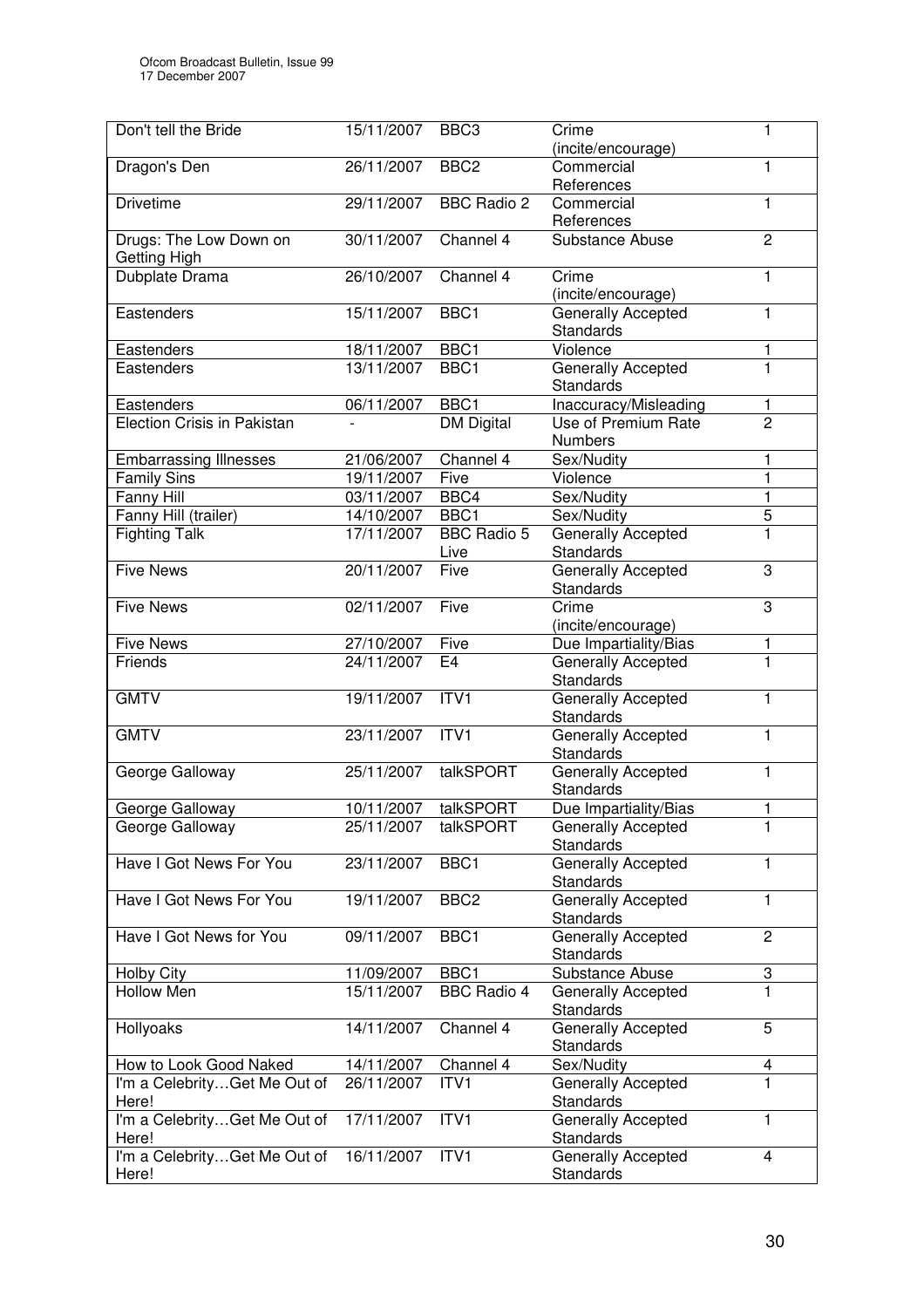| I'm a CelebrityGet Me Out of -                    |                | <b>ITV</b>        | <b>Animal Welfare</b>                  | 1              |
|---------------------------------------------------|----------------|-------------------|----------------------------------------|----------------|
| Here!                                             |                |                   |                                        |                |
| I'm a CelebrityGet Me Out of<br>Here!             | 13/11/2007     | ITV1              | Religious Offence                      | 1              |
| I'm a CelebrityGet Me Out of<br>Here!             | 15/11/2007     | ITV1              | Use of Premium Rate<br><b>Numbers</b>  | 1              |
| I'm a CelebrityGet Me Out of<br>Here!             | 30/11/2007     | ITV1              | Generally Accepted<br>Standards        | $\overline{c}$ |
| I'm a CelebrityGet Me Out of<br>Here!             | 29/11/2007     | ITV1              | <b>Generally Accepted</b><br>Standards | $\overline{c}$ |
| <b>ITV Evening News</b>                           | 16/11/2007     | ITV1              | <b>Generally Accepted</b><br>Standards | 1              |
| <b>ITV News</b>                                   | 27/10/2007     | ITV1              | Due Impartiality/Bias                  | 1              |
| <b>ITV News</b>                                   | 24/11/2007     | ITV1              | Inaccuracy/Misleading                  | 1              |
| <b>Identity Crisis: Tonight</b>                   | 23/11/2007     | ITV1              | Inaccuracy/Misleading                  | 1              |
| Inside Out                                        | 14/11/2007     | BBC1              | U18s in Programmes                     | 1              |
| Interview With A Cannibal                         | 05/11/2007     | Five              | Generally Accepted<br>Standards        | 1              |
| James Whale                                       | 14/11/2007     | talkSPORT         | Other                                  | 1              |
| Jon Gaunt                                         | 09/11/2007     | talkSPORT         | Generally Accepted<br>Standards        | $\mathbf{1}$   |
| Jonestown Cult Suicides: the<br><b>True Story</b> | 13/11/2007     | Five              | Violence                               | 1              |
| Katy Brand's Big Ass Show                         | 16/11/2007     | ITV <sub>2</sub>  | Generally Accepted<br>Standards        | 1              |
| Katy Brand's Big Ass Show                         | 25/11/2007     | ITV <sub>2</sub>  | Religious Offence                      | 2              |
| Lakshya                                           | 18/10/2007     | <b>B4U Movies</b> | Generally Accepted<br>Standards        | 1              |
| Legend                                            | 17/11/2007     | BBC <sub>2</sub>  | <b>Generally Accepted</b><br>Standards | 1              |
| Live at the Apollo                                | 19/11/2007     | BBC1              | <b>Generally Accepted</b><br>Standards | 1              |
| Long Way Down                                     | 18/11/2007     | BBC <sub>2</sub>  | <b>Animal Welfare</b>                  | 1              |
| Lucky Number Slevin                               | 20/06/2007     | Sky Anytime       | Other                                  | $\mathbf{1}$   |
| Make Me A Muslim                                  | 16/12/2007     | Channel 4         | Generally Accepted<br>Standards        | $\mathbf{1}$   |
| Make Your Play                                    | 27/11/2007     | ITV <sub>1</sub>  | Competitions                           | 1              |
| Make Your Play                                    | $\overline{a}$ | ITV1              | Competitions                           | 1              |
| McCanns - The Witch Hunt:<br>Tonight              | 05/11/2007     | ITV <sub>1</sub>  | Due Impartiality/Bias                  | 4              |
| Mr Maker                                          | 13/11/2007     | <b>CBeebies</b>   | Generally Accepted<br>Standards        | 1              |
| My Boy Jack                                       | 11/11/2007     | <b>ITV</b>        | Offensive Language                     | 3              |
| My Parents Are Aliens                             | 03/11/2007     | ITV1              | Religious Offence                      | $\mathbf{1}$   |
| <b>News</b>                                       | 22/10/2007     | ITV1              | Generally Accepted<br>Standards        | 1              |
| Newsnight                                         | 04/12/2007     | BBC <sub>2</sub>  | Inaccuracy/Misleading                  | 1              |
| Nick Ferrari                                      | 19/11/2007     | <b>LBC</b>        | Inaccuracy/Misleading                  | 1              |
| Parkinson                                         | 10/11/2007     | ITV1              | Generally Accepted<br>Standards        | 1              |
| Playboy One                                       | 29/11/2007     | Playboy           | Sex/Nudity                             | 1              |
| Ramsay's Kitchen Nightmares                       | 04/12/2007     | Channel 4         | Generally Accepted<br>Standards        | $\overline{2}$ |
| Ramsay's Kitchen Nightmares                       | 30/10/2007     | Channel 4         | Generally Accepted<br>Standards        | $\overline{2}$ |
| Ramsay's Kitchen Nightmares                       | 04/12/2007     | Channel 4         | Offensive Language                     | $\overline{c}$ |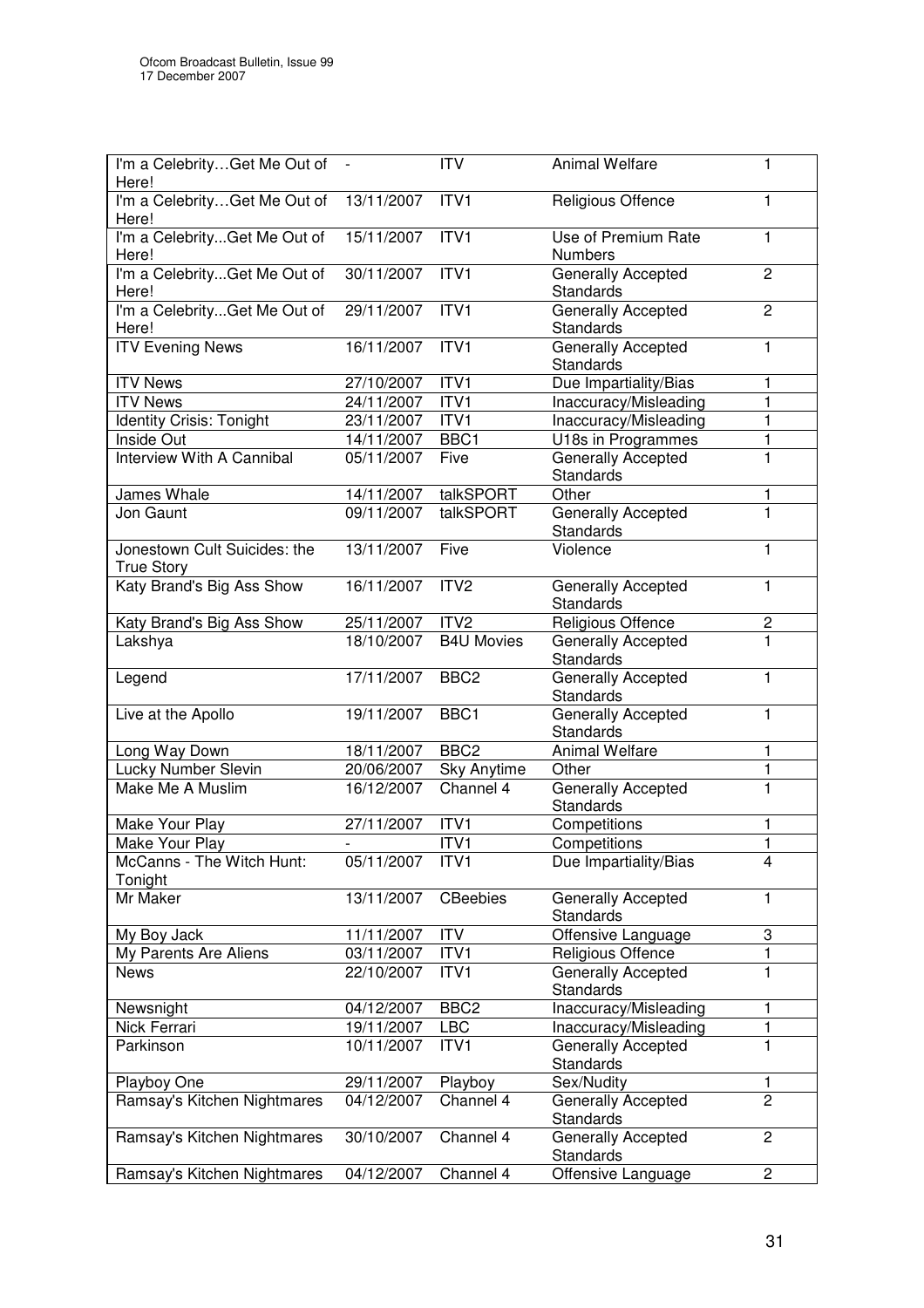| Ramsay's Kitchen Nightmares                        | 29/11/2007 | Channel 4          | Crime                                  | $\overline{2}$          |
|----------------------------------------------------|------------|--------------------|----------------------------------------|-------------------------|
| (Trailer)                                          |            |                    | (incite/encourage)                     |                         |
| Ramzan FM                                          | 17/09/2007 | Ramzan FM          | Religious Offence                      | $\overline{\mathbf{c}}$ |
| Road Wars                                          | 10/12/2007 | Sky One            | Generally Accepted<br>Standards        | $\overline{2}$          |
| Rugby World Cup Live                               | 14/10/2007 | ITV1               | Generally Accepted<br><b>Standards</b> | 12                      |
| Shilpa Shetty Interview                            | 04/11/2007 | <b>DM Digital</b>  | Generally Accepted<br>Standards        | $\overline{2}$          |
| <b>Sky News</b>                                    | 20/11/2007 | <b>Sky News</b>    | Generally Accepted<br>Standards        | $\overline{c}$          |
| <b>Sky News</b>                                    | 09/10/2007 | <b>Sky News</b>    | Inaccuracy/Misleading                  | $\overline{\mathbf{c}}$ |
| Soccer AM                                          | 24/11/2007 | Sky One            | Generally Accepted<br>Standards        | $\overline{2}$          |
| Sold                                               | 15/11/2007 | ITVI               | <b>Generally Accepted</b><br>Standards | 3                       |
| Sports Personality of the Year<br>2007             | 09/12/2007 | BBC1               | Commercial<br>References               | $\overline{c}$          |
| <b>Strictly Come Dancing</b>                       | 10/11/2007 | BBC1               | Generally Accepted<br>Standards        | $\overline{2}$          |
| <b>Super Bears</b>                                 | 13/10/2007 | Five               | Generally Accepted<br>Standards        | $\overline{2}$          |
| Tarrant on TV                                      | 14/10/2007 | ITV1               | <b>Generally Accepted</b><br>Standards | $\overline{c}$          |
| Teen Taboos                                        | 19/11/2007 | Channel 4          | Sex/Nudity                             | 3                       |
| The 800 Million Pound<br><b>Railway Station</b>    | 13/11/2007 | BBC <sub>2</sub>   | Offensive Language                     | $\overline{2}$          |
| The Armstrong & Miller Show                        | 02/11/2007 | BBC1               | Generally Accepted<br>Standards        | $\overline{2}$          |
| The Gunpowder Plot:<br><b>Exploding the Legend</b> | 05/11/2007 | ITV4               | Generally Accepted<br>Standards        | $\overline{2}$          |
| The Hits                                           |            | The Hits           | Sex/Nudity                             | $\overline{c}$          |
| The Hits Non-stop                                  | 29/11/2007 | The Hits           | Sex/Nudity                             | $\overline{c}$          |
| The Hoolie with Lachie Mor                         | 12/11/2007 | Nevis Radio        | Generally Accepted<br>Standards        | $\overline{2}$          |
| The Jeremy Kyle Show                               | 23/07/2007 | ITV1               | <b>Generally Accepted</b><br>Standards | $\overline{2}$          |
| The Jeremy Kyle Show                               | 23/11/2007 | ITV1               | Generally Accepted<br>Standards        | $\overline{c}$          |
| The Jeremy Vine Show                               | 16/02/2004 | <b>BBC Radio 2</b> | Other                                  | $\overline{c}$          |
| The Kylie Show                                     | 10/11/2007 | ITV <sub>1</sub>   | Sex/Nudity                             | 3                       |
| The Kylie Show                                     | 11/11/2007 | ITV <sub>2</sub>   | Sex/Nudity                             | 2                       |
| The Legends                                        | 28/08/2007 | Century FM         | <b>Generally Accepted</b><br>Standards | $\overline{9}$          |
| The Mummy Diaries                                  | 08/11/2007 | Channel 4          | <b>Generally Accepted</b><br>Standards | 1                       |
| The National Lottery Draw                          | 10/11/2007 | BBC1               | Inaccuracy/Misleading                  | 4                       |
| The News Quiz                                      | 16/11/2007 | <b>BBC Radio 4</b> | Offensive Language                     | 3                       |
| The ONE Show                                       | 08/11/2007 | BBC1               | <b>Generally Accepted</b><br>Standards | $\overline{1}$          |
| The Paul O' Grady Show                             | 10/10/2007 | Channel 4          | Generally Accepted<br>Standards        | $\mathbf{1}$            |
| The Politics Show                                  | 02/12/2007 | BBC1               | Inaccuracy/Misleading                  | $\overline{c}$          |
| The Queen's Wedding                                | 29/11/2007 | Channel 4          | Other                                  | 1                       |
| The Street                                         | 22/11/2007 | BBC1               | Generally Accepted<br>Standards        | $\mathbf{1}$            |